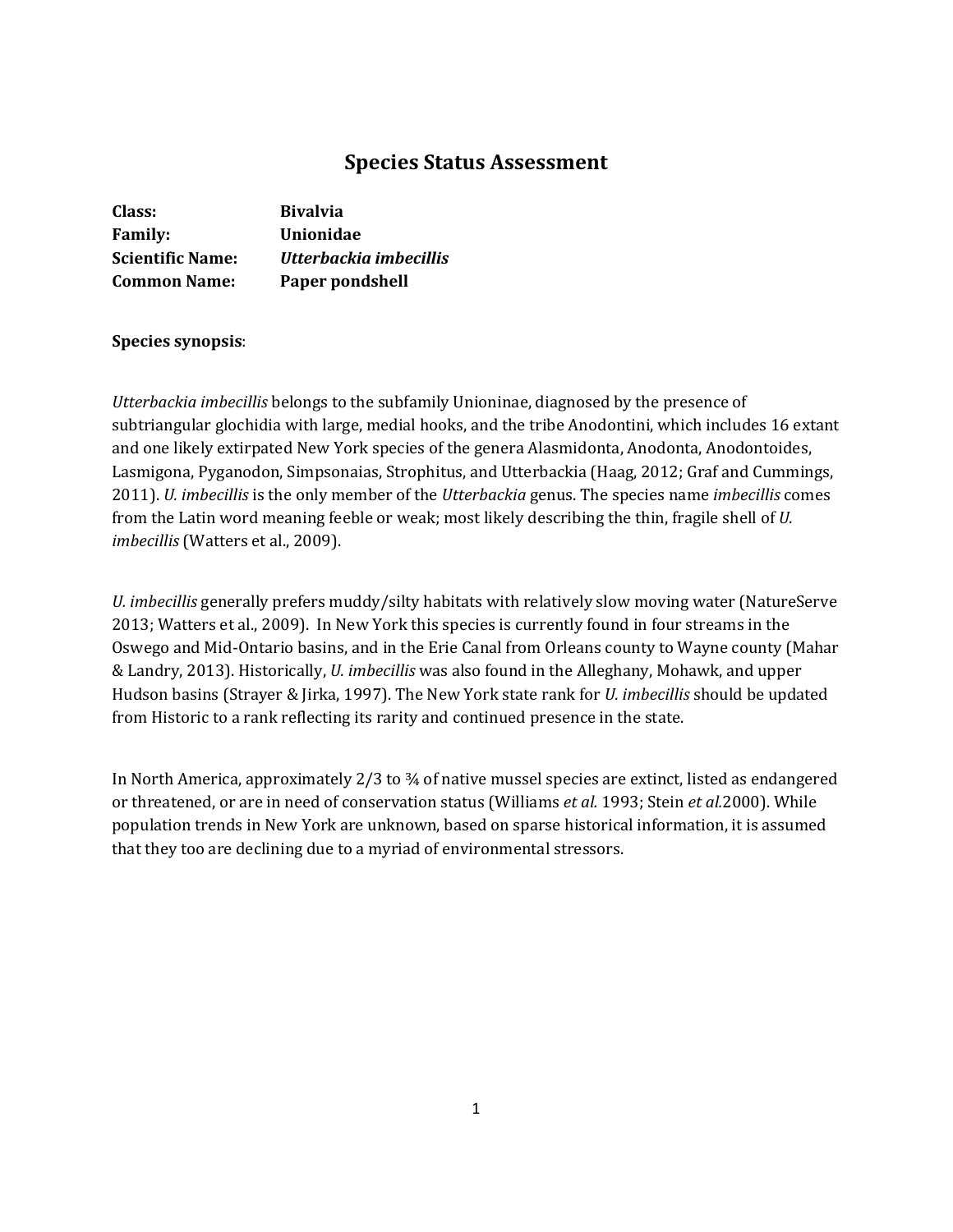### **I. Status**

### **a. Current and Legal Protected Status**

- **i. Federal \_\_\_\_ \_\_**None**\_\_\_\_\_\_\_\_\_\_\_\_\_\_\_\_\_\_\_\_\_\_\_\_\_\_\_\_\_\_Candidate? \_\_\_**No**\_\_\_**
- **ii. New York \_\_\_\_\_\_**Species of Greatest Conservation Need**\_\_\_\_\_\_\_\_\_\_\_\_\_\_\_\_\_\_\_**

### **b. Natural Heritage Program Rank**

- **i. Global 2020 G5** Secure
- **ii. New York \_\_\_\_\_**SH Historic (Note: this is incorrect. This species was found live in NY in 2011 and 2012) **Tracked by NYNHP?** Yes

### **Other Rank:**

American Fisheries Society Status: Currently Stable (1993)

### **Status Discussion:**

This species is very widespread with many populations across much of U.S. (edge of range states less common) and also into Mexico. It is stable or increasing, and is tolerant of a wide range of habitat conditions (NatureServe, 2013). Previously considered historic in New York, it was found during surveys in 2011 and 2012.

## **II. Abundance and Distribution Trends**

### **a. North America**

**i. Abundance**

**\_\_\_\_\_ declining \_\_\_\_\_increasing \_\_X\_\_\_\_stable \_\_\_\_\_unknown**

**ii. Distribution:**

**\_\_\_\_\_ declining \_\_\_\_\_increasing \_\_X\_\_\_\_stable \_\_\_\_\_unknown**

**Time frame considered: \_\_\_\_\_\_\_\_\_\_\_\_\_\_\_\_\_\_\_\_\_\_\_\_\_\_\_\_\_\_\_\_\_\_\_\_\_\_\_\_\_\_\_\_\_\_\_\_\_\_\_\_\_\_\_\_\_**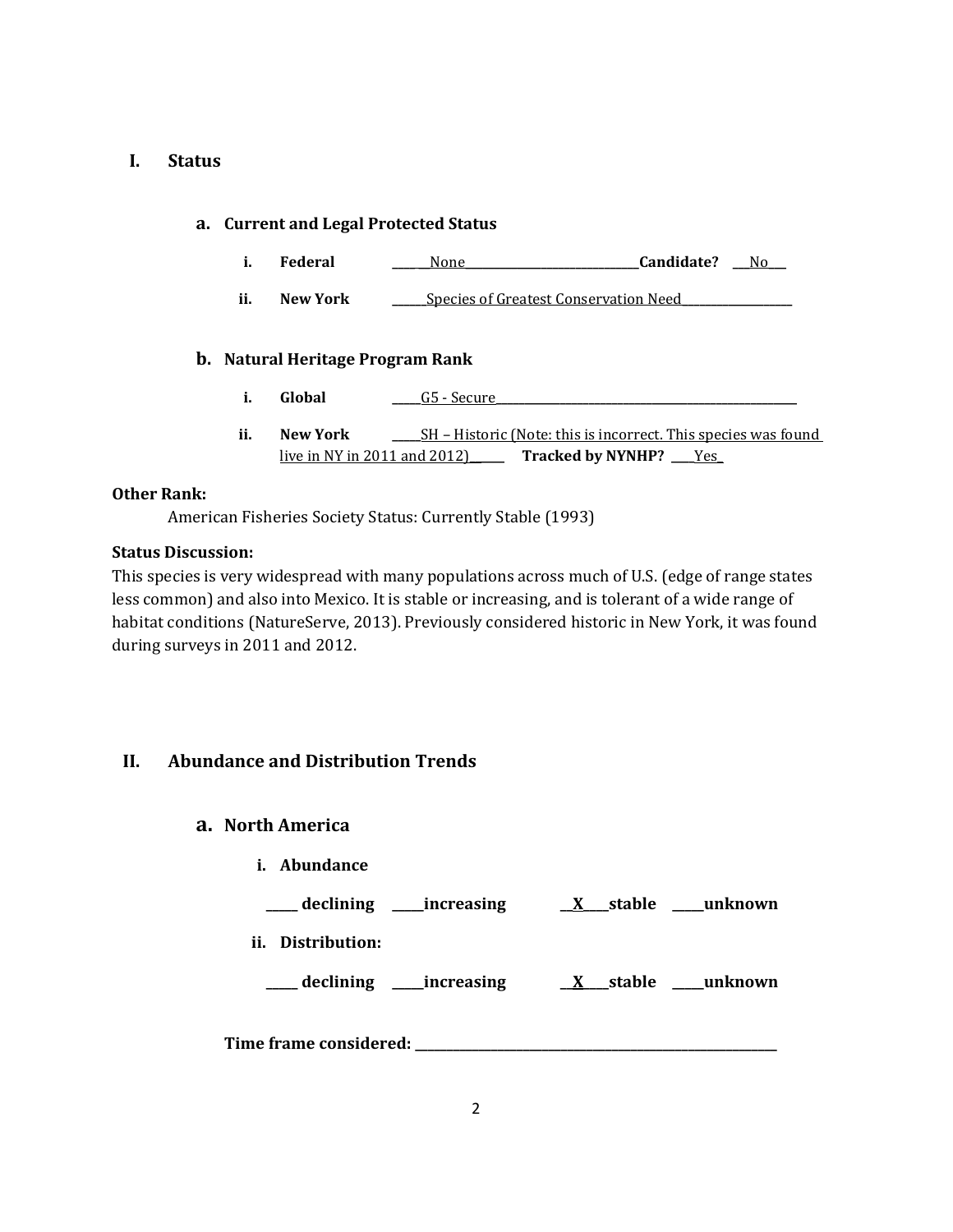- **b. Regional** 
	- **i. Abundance**

| __declining ____increasing          | X stable | unknown                 |
|-------------------------------------|----------|-------------------------|
| Distribution:<br>Ħ.                 |          |                         |
| __declining ____increasing          |          | X stable _______unknown |
| Regional Unit Considered: Northeast |          |                         |
| <b>Time Frame Considered:</b>       |          |                         |

**c. Adjacent States and Provinces**

| <b>CONNECTICUT</b>               | Not Present $X$     | No data $\_\_\_\_\_\_\_\_\_\_\_\_\$        |
|----------------------------------|---------------------|--------------------------------------------|
| <b>MASSACHUSETTS</b>             | Not Present $X$     | No data $\_\_\_\_\_\_\_\_\_\_\_\_\_\_\_\_$ |
| <b>NEW JERSEY</b>                | Not Present $X$     | No data $\_\_\_\_\_\_\_\_\_\_\_\_$         |
| <b>ONTARIO</b>                   | Not Present _______ | No data $\_\_$                             |
| <i>i.</i> Abundance              |                     |                                            |
|                                  |                     |                                            |
| ii. Distribution:                |                     |                                            |
| ____ declining _____increasing   |                     | _______stable ___x___ unknown              |
| Time frame considered: 2003-2013 |                     |                                            |
|                                  |                     |                                            |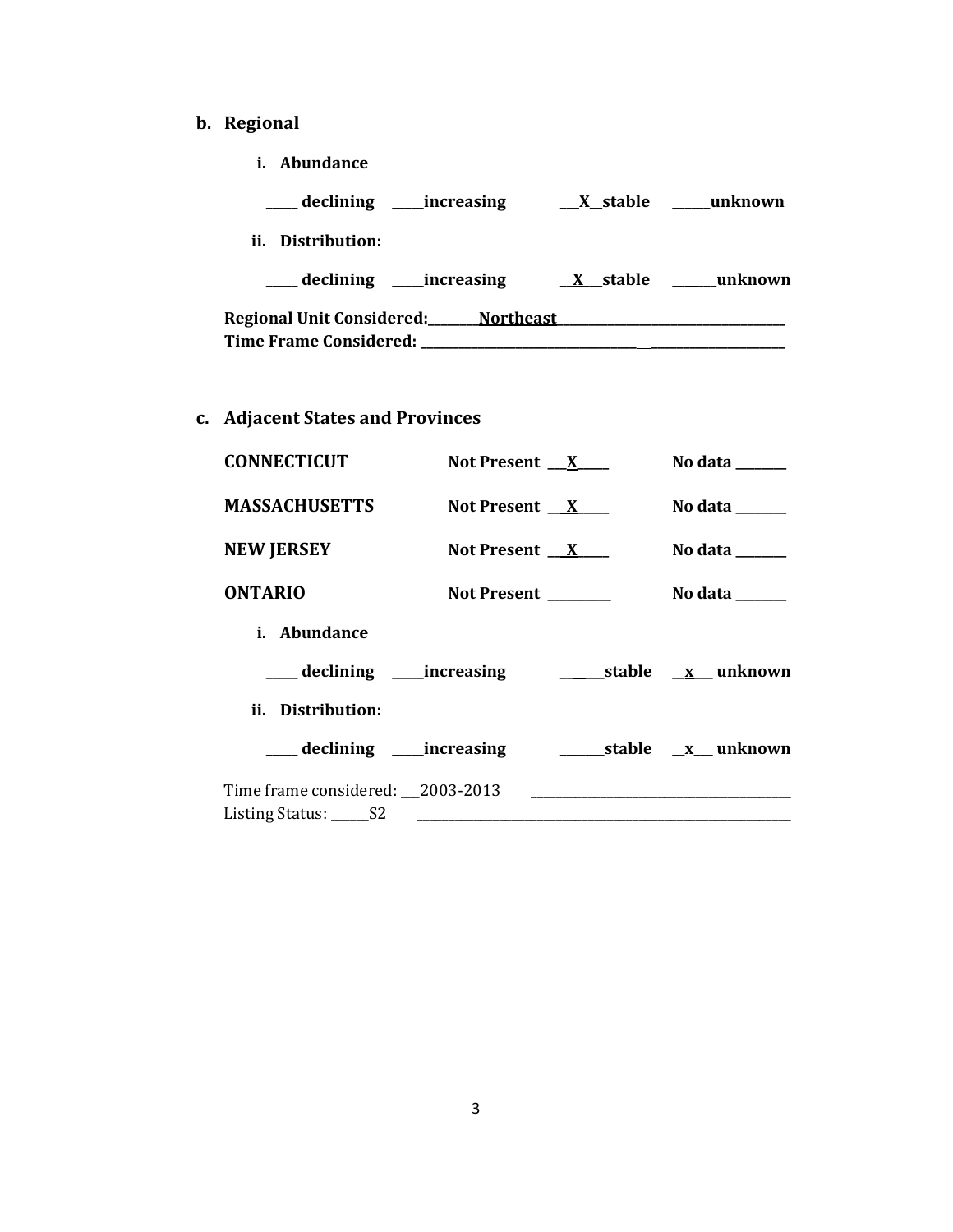| PENNSYLVANIA Not Present ________ No data X___ |                                                           |                 |
|------------------------------------------------|-----------------------------------------------------------|-----------------|
| i. Abundance                                   | ___declining ___increasing ____stable __ X_unknown        |                 |
| ii. Distribution:                              |                                                           |                 |
|                                                | ___ declining ____increasing ______stable _____X__unknown |                 |
|                                                |                                                           |                 |
| <b>QUEBEC</b>                                  | Not Present $X_{-}$                                       | No data _______ |
| <b>VERMONT</b>                                 | Not Present $\mathbf{X}$                                  | No data _______ |
| d. NEW YORK<br>i. Abundance                    |                                                           | No data ______  |
|                                                |                                                           |                 |
| ii. Distribution:                              |                                                           |                 |
|                                                |                                                           |                 |

### **Monitoring in New York.**

As part of a State Wildlife Grant, NYSDEC Region 8 Fisheries and Wildlife staff is conducting a baseline survey of tributaries in central and western New York for native freshwater mussels 2009 – 2017.

## **Trends Discussion:**

Trends for New York populations are difficult to determine as most historic data comes from opportunistic naturalist collections, as opposed to more comprehensive baseline surveys. For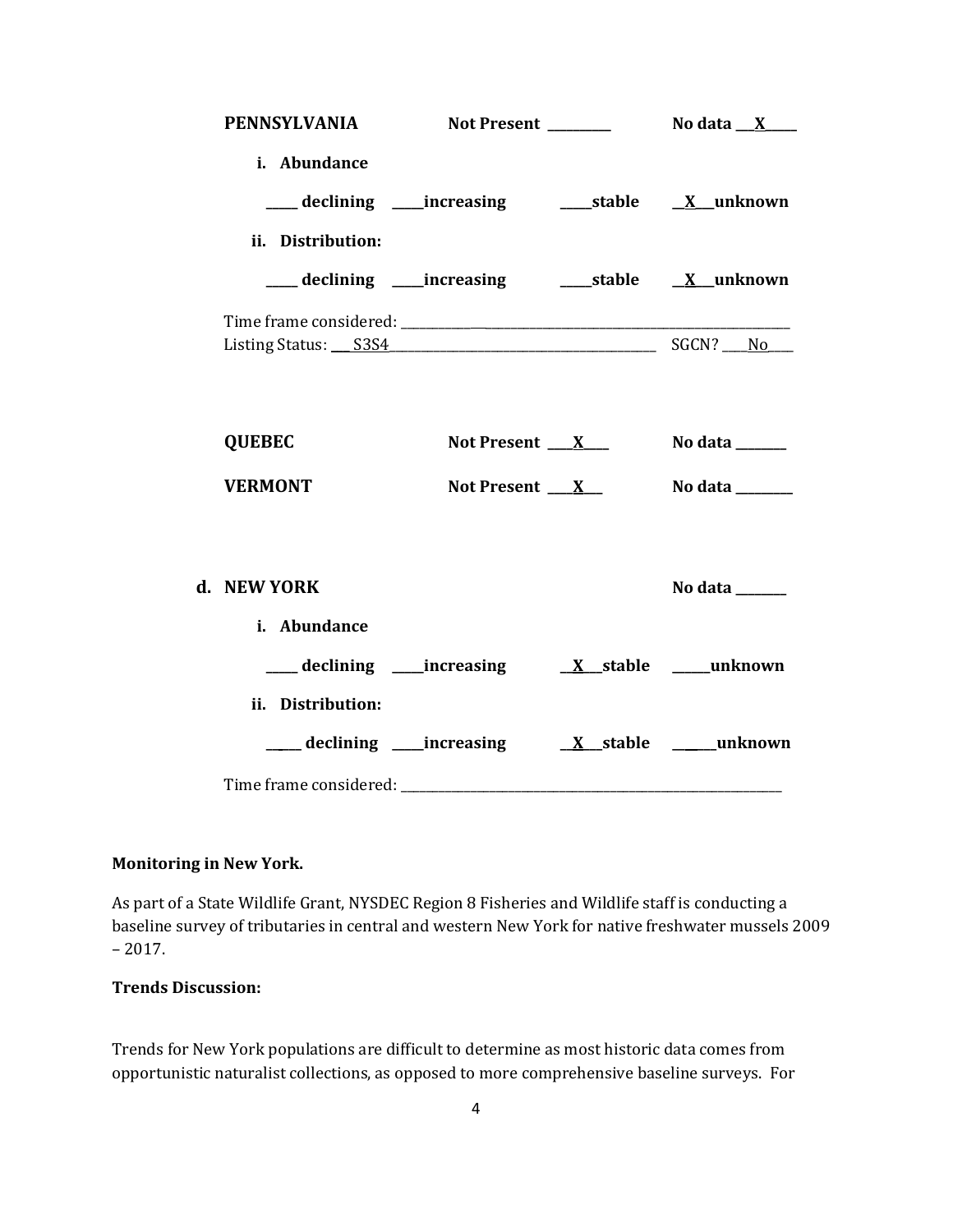example, mussels were documented for the first time in 50 of the 106 streams surveyed to date by the Southern Lake Ontario mussel inventory project (Mahar & Landry, 2013). This is because many of these streams had never before been surveyed for mussels, not because mussel distribution has dramatically increased. In North America, approximately 2/3 to 3⁄4 of native mussel species are extinct, listed as endangered or threatened, or are in need of conservation status (Williams *et al.*  1993; Stein *et al.*2000). Based on New York's Natural Heritage S-rank, sparse historical data, and the plight of North America's freshwater mussels, it is assumed that trends are declining due to a myriad of environmental stressors.



Figure 1. *U. imbecillis* distribution in North America (NatureServe, 2013). This map is incorrect, as *U. imbecillis* has recently been found live in New York's Mid Lake Ontario basin (Mahar & Landry, 2013).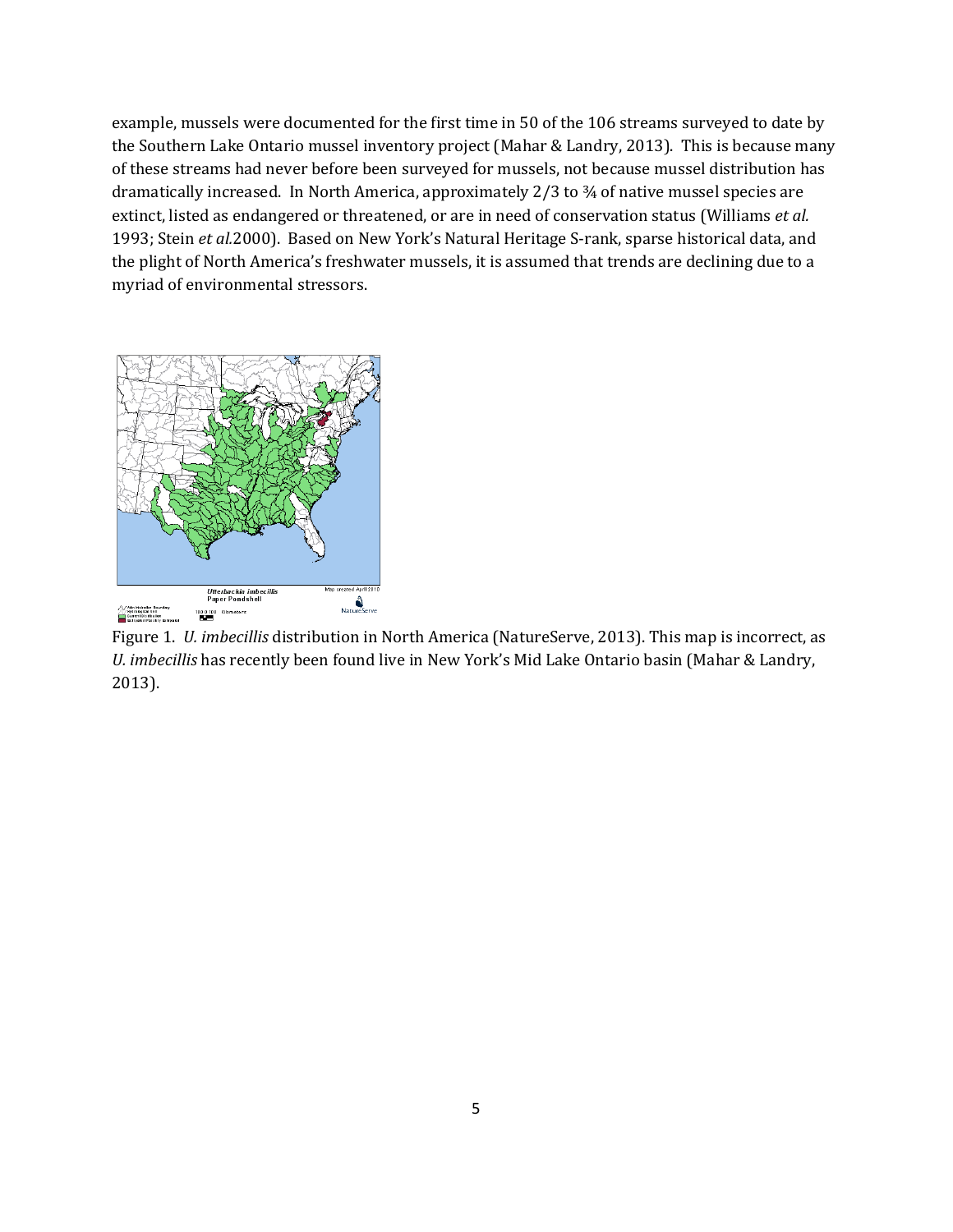

Figure 2. *U. imbecillius* post 1970 distribution in New York (Mahar & Landry, 2013; Harman and Lord, 2010; The Nature Conservancy, 2009; New York Natural Heritage Program, 2013; White et al., 2011).

# **III. New York Rarity, if known:**

| Historic      | # of Animals  | # of Locations | % of State    |
|---------------|---------------|----------------|---------------|
| prior to 1970 | 11 Live       | 5 waterbodies  | 6 of 56 HUC 8 |
| watersheds    | prior to 1980 |                |               |
|               | prior to 1990 |                |               |
|               |               |                |               |

## **Details of historic occurrence:**

In New York, records for *U. imbecillis* are few and scattered. They include: Chautauqua Lake (1895) and its outlet; Erie Canal from Pittsford to Macedon (1959); Irondequoit Creek (1891); Seneca Lake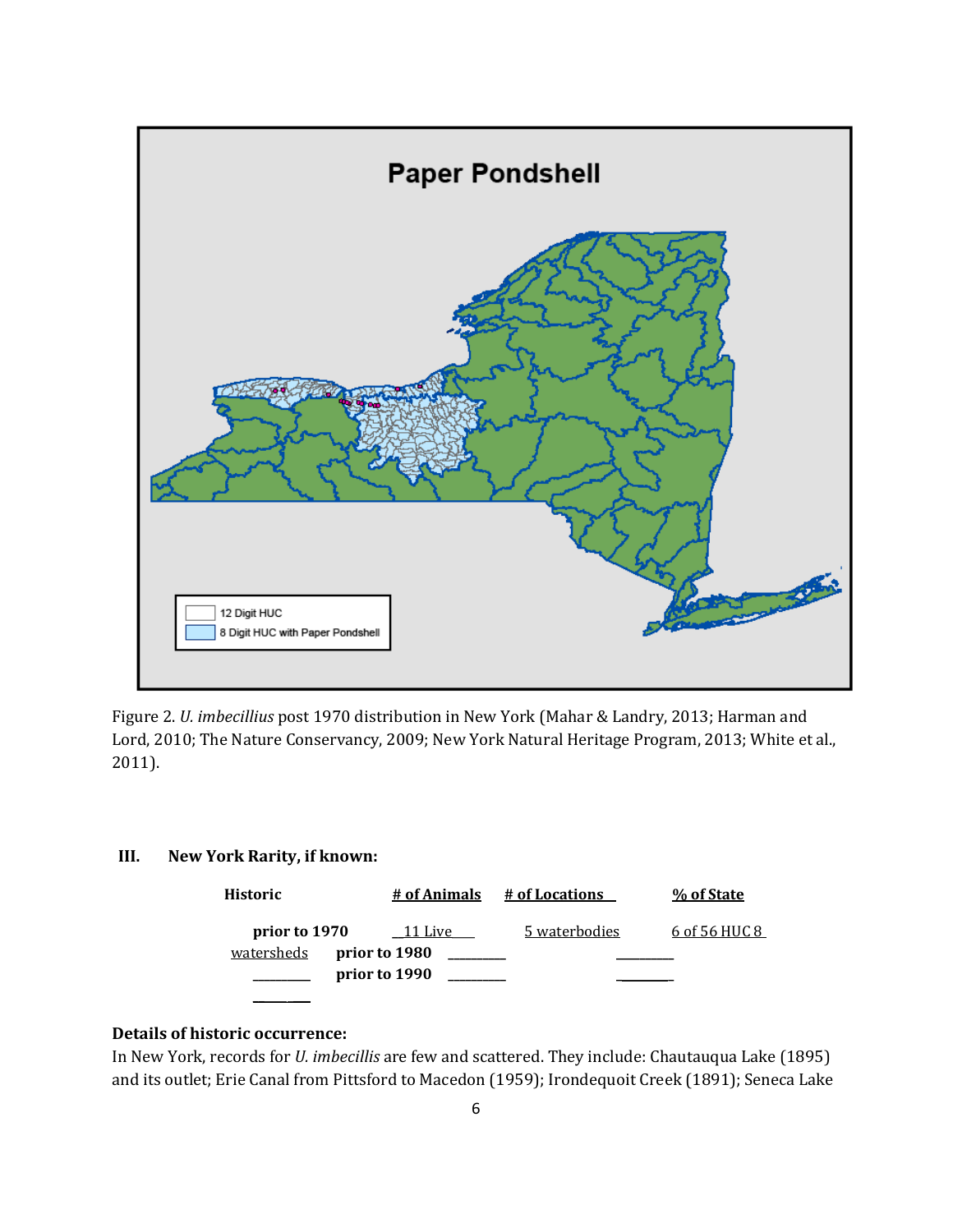near Geneva; Clyde River near Marengo, and Seneca River at the north end of Cayuga Lake (1970); Onondaga County (1887); Oswego River (1895); Mohawk River (1868); Brown's Tract Pond; and Raquette Lake (Strayer & Jirka, 1997). This distribution is remarkable for its wide extent and erratic character, which unlike distributions of other unionoids, does not closely follow drainage patterns other than the central part of the Erie Canal (Strayer & Jirka, 1997). Strayer and Jirka (1997) show no records for this species after 1970, and no positive records are found in the New York Natural Heritage Program elements of occurrence database (2013).

| <b>Current</b> |        |               | # of Animals # of Locations | % of State               |
|----------------|--------|---------------|-----------------------------|--------------------------|
|                | 6 live | 5 waterbodies |                             | 3 of 56 HUC 8 watersheds |

### **Details of current occurrence:**

Since 1970, *U. imbecilis* has been known from five New York State waterbodies (Figure 2).

In the Oswego basin, this species has been found live in Red Creek (Palmyra) and Pond Brook, an outflow of Junius Ponds, both in Wayne County, and Catharine Creek Canal in Schuyler County. In the Mid Lake Ontario basin, it has been found live in Red Creek (Wolcott) and First Creek, also both in Wayne County. A total of 57 fresh shells were found at 13 Erie Canal locations between Ridgeway, Orleans Co. and Macedon, Wayne County, with the majority of the shells (32) found at a single site in Macedon (Mahar & Landry, 2013).

No evidence of *U. imbecillis* was found in the Lower Genesee basin and the only occurrences of this species in the West Lake Ontario basin were from the Erie Canal (Mahar & Landry, 2013). This species was not detected in the recent Allegheny basin and Susquehanna basin mussel surveys (The Nature Conservancy, 2009; Harman & Lord, 2010).

Live *U. imbecillis* were found in Spicer Creek (Niagara River Tributary, Grand Island, 2 specimens) in 2011, and in Lake Ontario watershed: 2 in Twelve Mile Creek (Niagara Co.) and one in the Black River Bay in 2012 (Burlakova, Karatayev et al. unpublished data).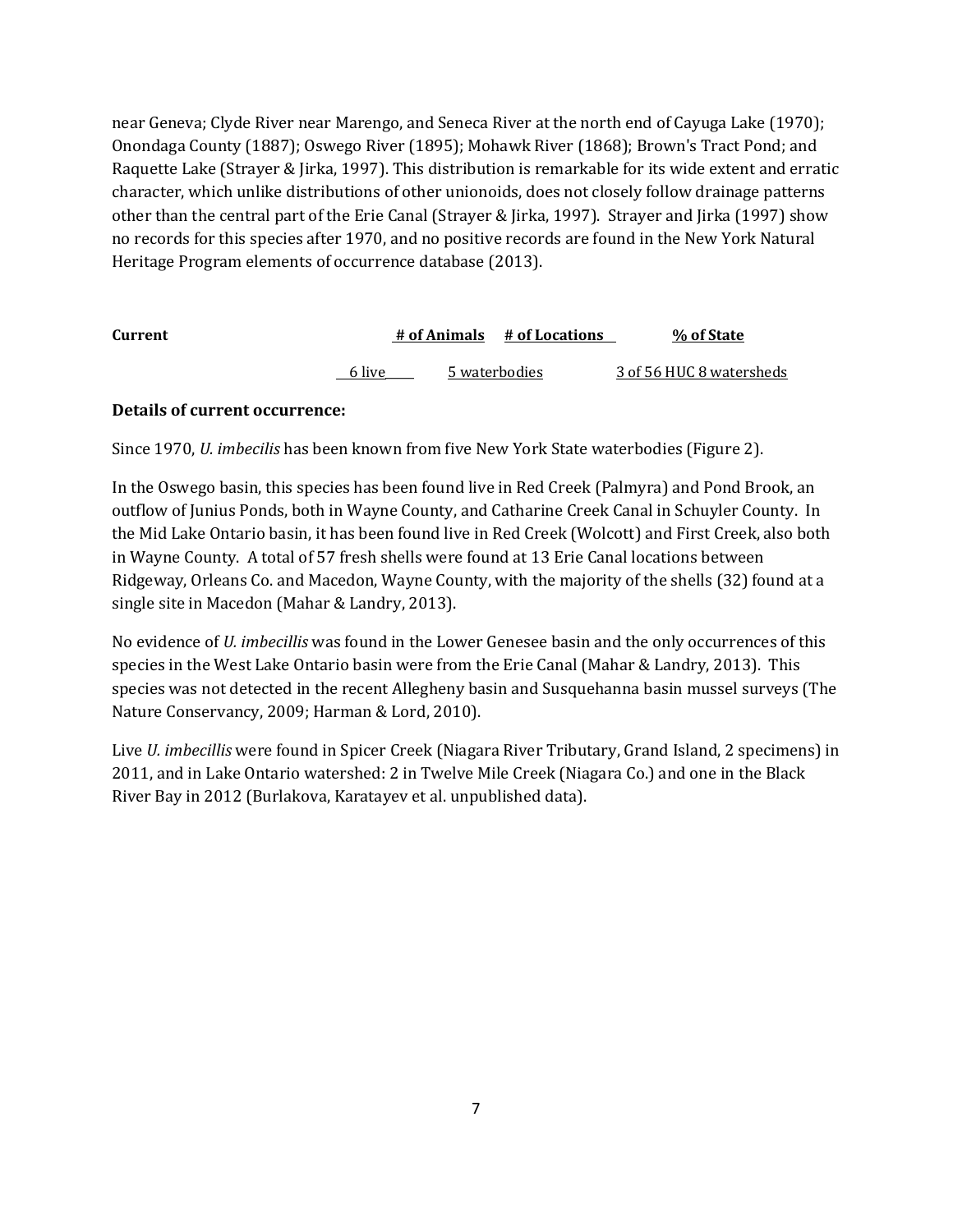#### **New York's Contribution to Species North American Range:**

| % of NA Range in New York | <b>Classification of New York Range</b> |
|---------------------------|-----------------------------------------|
| $\frac{100}{2}$ (endemic) | Core                                    |
| $-76-99$                  | $X$ Peripheral                          |
| 51-75                     | X Disjunct                              |
| 26-50                     | Distance to core population:            |
| $1 - 25$                  | 500 miles                               |

### **IV. Primary Habitat or Community Type:**

- **1.** Small River; Low Gradient; Moderately Buffered, Neutral; Transitional Cool
- **2.** Headwater/Creek; Low-Moderate Gradient; Moderately Buffered, Neutral; Transitional Cool
- **3.** Medium River; Low Gradient; Assume Moderately Buffered (Size 3+ rivers); Warm

#### **Habitat or Community Type Trend in New York:**

| <b>Declining</b>                | <b>Stable</b> | X Increasing | Unknown                        |
|---------------------------------|---------------|--------------|--------------------------------|
| Time frame of decline/increase: |               |              |                                |
| <b>Habitat Specialist?</b>      |               | Yes.         | N <sub>0</sub><br>$\mathbf{X}$ |
| <b>Indicator Species?</b>       |               | X Yes        | No.                            |

#### **Habitat Discussion:**

*U. imbecillis* is most typically found in soft substrates in quiet waters of ponds, lakes, and sluggish mud-bottomed pools and backwaters of creeks and rivers (Strayer & Jirka, 1997; Cummings & Mayers, 1992; Metcalfe-Smith et al., 2005; McMurray et al., 2012; Watters et al., 2009). It is commonly found in artificial waters (e.g., canals, impoundments, boat basins, retention ponds, old phosphate pits) (NatureServe 2013; Watters et al., 2009). This species seems to be tolerant of moderately poor water and habitat quality (muddy substrates). Such substrates have become more prevalent with increased eutrophication (NatureServe, 2013).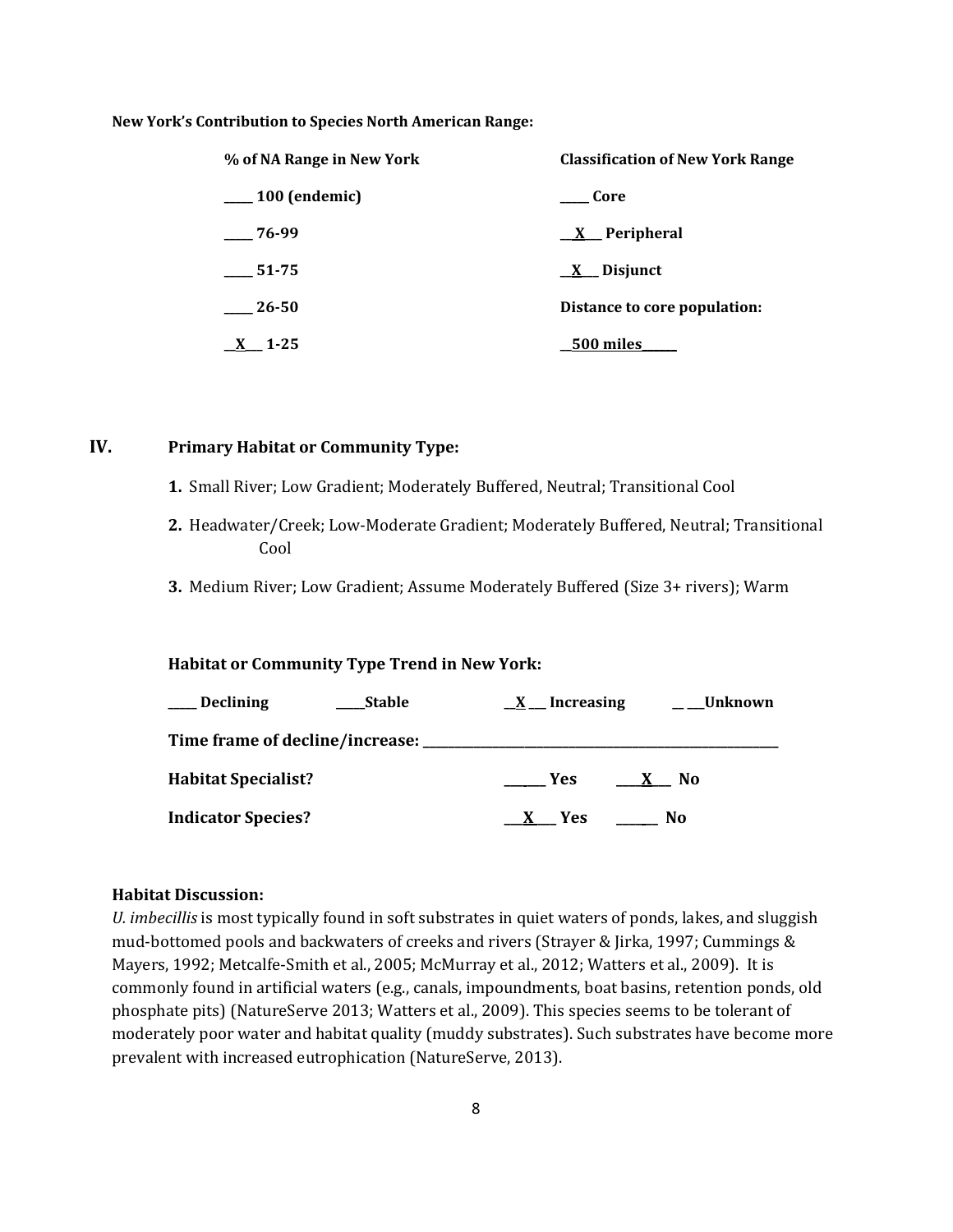- **V. New York Species Demographics and Life History**
	- **\_\_X\_\_\_\_ Breeder in New York**
		- **\_\_\_X\_\_ Summer Resident**
		- **\_\_\_X\_\_ Winter Resident**
		- **\_\_\_\_\_ Anadromous**

**\_\_\_\_\_ Non-breeder in New York**

- **\_\_\_\_\_ Summer Resident**
- **\_\_\_\_\_ Winter Resident**
- **\_\_\_\_\_ Catadromous**
- **\_\_\_\_\_ Migratory only**
- **\_\_\_\_\_Unknown**

### **Species Demographics and Life History Discussion:**

*U. imbecillis* is thought to be hermaphroditic with both gametes maturing simultaneously in the same individual. Hermaphroditism affords benefits when population densities are low; under such conditions, females may switch to self-fertilization to ensure that recruitment continues (Watters et al., 2009).

This species is also one only of 2-3 unionid species capable of direct development, meaning there is no need for a host fish, at least under certain conditions (NatureServe, 2013). Metamorphosis in the absence of host parasitism has been confirmed, although in the laboratory, fish-reared juveniles were found to be in more robust physiological condition than their counterparts that metamorphosed without a host fish (Dickinson and Sietman, 2008 and Fisher and Dicmock, 2006as cited in NatureServe, 2013).

Although this species may be able to develop without a fish host, it also can complete its life cycle in the usual way (Strayer & Jirka, 1997). *U. imbecillis* is a host generalist (Watters et al., 2009) and has more identified hosts, including three amphibians, than any other unionid (Watters et al., 2009). Known fish hosts, not including exotic aquaria fish, include: rock bass (*Ambloplites rupestris)*, spotfin shiner (*Cyprinella spiloptera*), greenthroat darter (*Etheostoma lepidum*), banded killifish (*Fundulus diaphanus*), channel catfish (*Ictalurus punctatus*), green sunfish (*Lepomis cyanellus*), pumpkinseed (*Lepomis gibbosus* ), bluegill (*Lepomis macrochirus*), longear sunfish (*Lepomis megalotis*), largemouth bass (*Micropterus salmoides*), golden shiner (*Notemigonus crysoleucas*), yellow perch (*Perca flavescens*), black crappie (*Pomoxis nigromaculatus*), and creek chub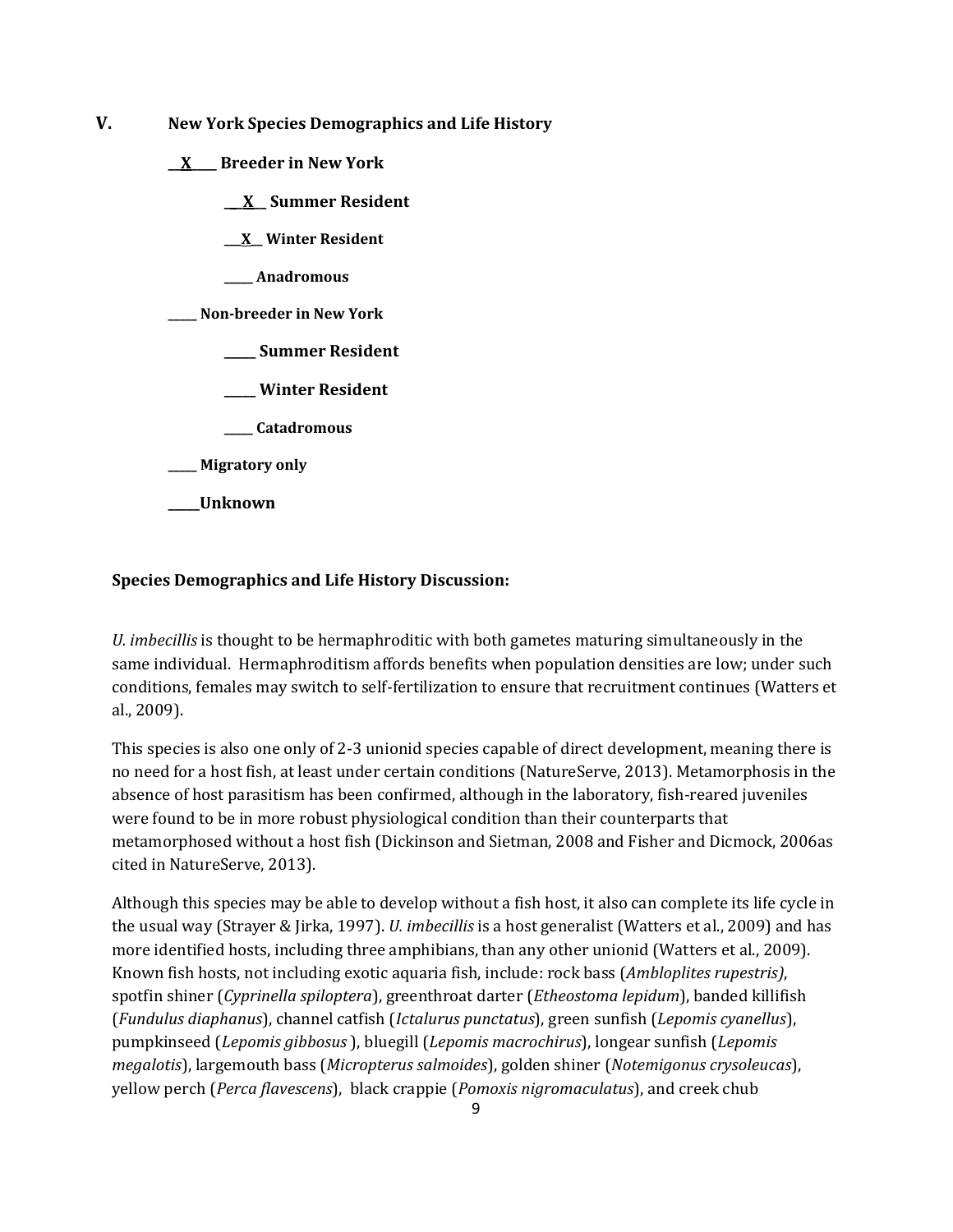(*Semotrilus atromaculatus*) (Watters et al., 2009). Amphibian hosts include tiger salamander (*Ambystoma tigrinum*), bullfrog tadpole (*Rana catesbeiana*), and northern leopard frog tadpole (*Rana pipens*) (Watters et al., 2009). Other potential hosts include: mosquitofish (*Gambusia affinus*) and warmouth (*Lepomis gulosus*) (Watters et al., 2009).

These characteristics may make *U. imbecillis* an unusually good colonizer among unionoids and may free it to some extent from the constraint of dispersing within drainage basins (Strayer & Jirka, 1997).

This species has an opportunistic life history strategy. This strategy is often characterized by short life span, early maturity, high fecundity achieved soon after maturation, and, to a lesser extent, moderate to large body size. Species in this group have the fastest growth rates and highest reproductive effort. Nearly all opportunistic species are long-term brooders. This life history strategy is considered an adaptation for rapid colonization and persistence in disturbed and unstable but productive habitats (Haag, 2012).

*U.imbecillis* is a short lived species and rarely lives for more than five years. The species is bradytictic, with gravid females present from April through September in Ohio (Watters et al., 2009).

In the adult form, freshwater mussels are basically sessile; movement is limited to a few meters of lake or river bottom. The only time that significant dispersal can take place is during the parasitic phase. Infected host fishes can transport the larval unionids into new habitats, and can replenish depleted populations with new individuals. Dispersal is particularly important for genetic exchange between populations. Dispersal is likely to be a slow process for mussels which use resident fishes with limited home ranges as their hosts (COSEWIC as sited in NatureServe 2013).

### **VI. Threats:**

#### **Agricultural Runoff**

Several streams that host *U. imbecillis* populations, including Red Creek in Wolcott, Pond Brook, and the Erie Canal, flow through heavily agricultural areas and are likely impacted by associated siltation, nutrient and pesticide loading. In addition, just upstream of the site where live specimens were found, First Creek flows through a golf course and likely receives pesticide and fertilizer runoff from this source (New York State Landcover, 2010). Aquatic habitats lacking vegetated buffers of adequate width are threatened by runoff from urban areas, roads, lawns, and agricultural land (Gillis, 2012). If best management practices are not closely adhered to, mussel habitat adjacent to wood harvest or agricultural land is subjected to pesticide, fertilizer, and silt/sediment runoff. During recent mussel surveys in western and central New York, it has been documented that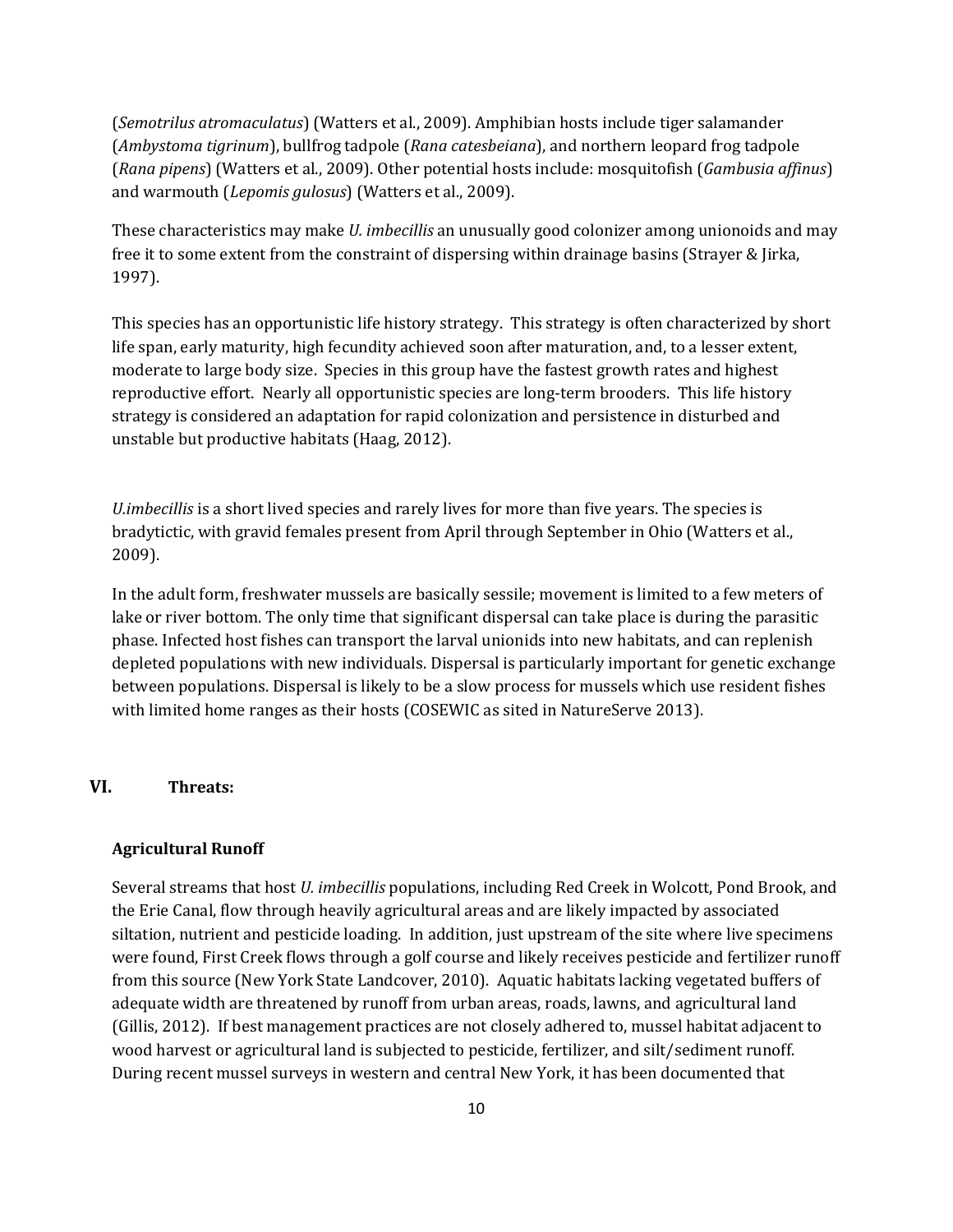sufficient vegetated riparian buffers are often lacking along known mussel streams (Mahar & Landry, 2013), indicating that runoff is a major threat to resident mussel populations.

The presence of pesticides and fertilizers in our rural watersheds is nearly ubiquitous (Haag, 2012). And because pesticides and their associated surfactants adsorb onto sediment particles, sedimentation may act as a vector for their transport into the aquatic system (Haag, 2012). Mussels are more sensitive to pesticides than many other animals (Watters et al., 2009). Although effects of pesticides are species-specific, sub-lethal levels of PCBs, DDT, malathion, and other compounds inhibit respiratory efficiency and accumulate in the tissues. Atrazine and permethrin at sublethal concentrations reduced juvenile growth (Bringolf et al. 2007a, 2007b) and environmental levels of atrazine altered mussel movement and aggregation behavior (Flynn and Spellman 2009). Pesticides can affect mussels in many ways, but the full range of long-term effects remains unknown (Haag, 2012).

Fertilizer run-offs are also a concern. High inputs of nitrogen from fertilizers can cause increases in ammonia in the water and the substrate, leading to direct toxicity for a wide range of mussel species. Mussels, especially in their early life stages, are more sensitive to un-ionized ammonia than other organisms, and high sensitivity is seen across a range of species and life histories (Haag, 2012). In addition, ammonia adsorbs to sediment particles, resulting in higher nitrogen concentrations in the substrate than in the overlying water. The nitrogen present in the interstitial spaces in the substrate is thought to result in juvenile mortality and to prevent recruitment by some mussel species (Strayer and Malcom, 2012). Studies have suggested decreasing sediment loads entering aquatic systems as the best way to decrease the impact of numerous stressors for mussels in general (Roley et al., 2012).

#### **Runoff from Developed Land**

All five of New York waterbodies that are known to currently host *U. imbecillis* populations are intermittently bordered by an interstate highways, state routes, and/or local roads and lawns (New York State Landcover, 2010), and likely receive runoff containing metals and road salts from these sources. Mussels are particularly sensitive to heavy metals, more so than many other animals used in toxicological tests (Keller & Zam, 1991). Low levels of metals may interfere with the ability of glochidia to attach to the host (Huebner & Pynnonen, 1992), suggesting that U.S. EPA ambient water quality criteria may not adequately protect mussels from toxic metals (Wang et al., 2011). In addition, increases in salinity from the runoff of salt used for clearing roads in winter may be lethal to glochidia and juvenile mussels (Keller & Zam 1991; Liquori & Insler 1985; Pandolfo et al., 2012). Based on these studies, the U.S. EPA's ambient water quality criterion for acute chloride exposures may not be protective of all freshwater mussels (Pandolfo et al., 2007).

#### **Treated Waste Water**

Red Creek in Wolcott receives treated effluent from the village of Red Creek Regional Waste Water Treatment Plant (SPDES, 2011). It is also possible that raw sewage enters the Erie Canal from illegal dumping by recreational boats. Recent studies show that mussel richness and abundance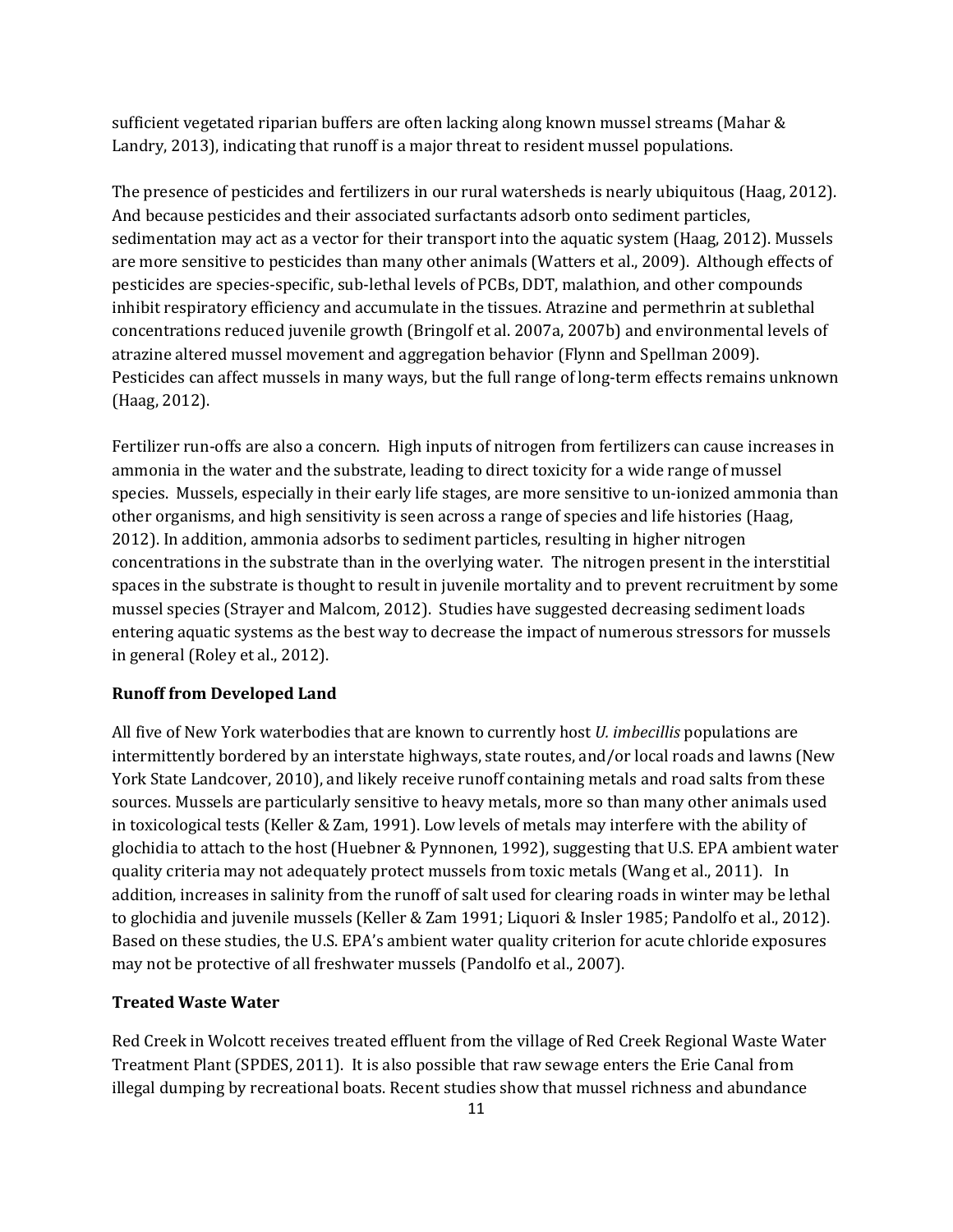decrease with increased proximity to sewage effluent (Wildenberg, 2012). The input of biomaterial from waste water treatment plants depletes dissolved oxygen levels, negatively impacting mussels. Ammonia from wastewater treatment plants has been found to be toxic to glochidia (Goudraeu et al.*,* 1993) and at sub-lethal exposure, adult mussels exhibit decreased respiratory efficiency (Anderson et al*.,* 1978). Endocrine disrupters from pharmaceuticals also are present in municipal sewage effluents and are increasingly common rivers and lakes (Haag, 2012). In mussels, chronic exposure to estrogenic compounds in effluents caused feminization of male mussels, but these individuals did not produce eggs, suggesting major disruption of reproductive function (Gagne et al. 2011). The long term effects of these compounds on mussels are unknown (Haag, 2012). It should be noted that in the Susquehanna basin, Harmon & Lord (2010) found no evidence that waste water treatment plants were responsible for reductions in mussel species of greatest conservation need.

#### **Habitat Modifications**

Ecosystem modifications, such as in-stream work associated with, canal dredging bridge replacements, gravel mining, and vegetation removal kill mussels and destroy their habitat. For example, dredging for vegetation removal has been shown to remove up to 23% of mussels in spoils (Aldridge, 2000). Further evidence for disruption was provided by mussel surveys adjacent to approximately 20 river miles of Conewango Creek that had been channelized and straightened in the first half of the 20th century. The resulting "dredge" had no riffle or run habitat and sites just below and above this channelized section contained few or no mussels (The Nature Conservancy, 2009). Although limited in geographic scope these habitat modification activities have long term impacts on mussels and their distribution (Aldridge, 2000).

Based on the number of fresh shells found, it is thought that the majority of New York's *U. imbecillis* populations reside in the Erie Canal system. Habitat modification threats present in the Erie Canal include maintenance dredging by the NY Canal Corporation and seasonal water draw downs. Seasonal draw downs of water bodies have been shown to impact unionid age distributions (Richardson et al. 2002) and it is likely that the Erie Canal water draw downs have negative impacts on the *U. imbecillis* population. During spring mussel surveys of the Erie Canal, it is not uncommon to find hundreds of fresh shells of multiple species, including *U. imbecillis,* and multiple age classes, many containing desiccating flesh, along the exposed canal banks and bed (Mahar & Landry, 2013). This antidotal evidence suggests seasonal draw downs have a large impact on these populations.

#### **Invasive Species**

Invasive zebra and quagga mussels (*Dreissena polymorpha* and *Dreissena bugenis*) have been repeatedly cited as a threat to native mussel populations (Strayer & Jirka, 1997; Watters et al., 2009). This threat is of particular concern to the *U. imbecillis* populations in the Erie Canal. En masse, Dreissenids outcompete native mussels by efficiently filtering food and oxygen from the water. They reduce reproductive success by filtering native mussel male gametes from the water column and they can foul the shells of the native mussels to the point that their valves can no longer open. In heavily invested areas, they may transform a habitat by hardening the substrate, such that dislodged mussels are not able to rebury (USFWS, 1994).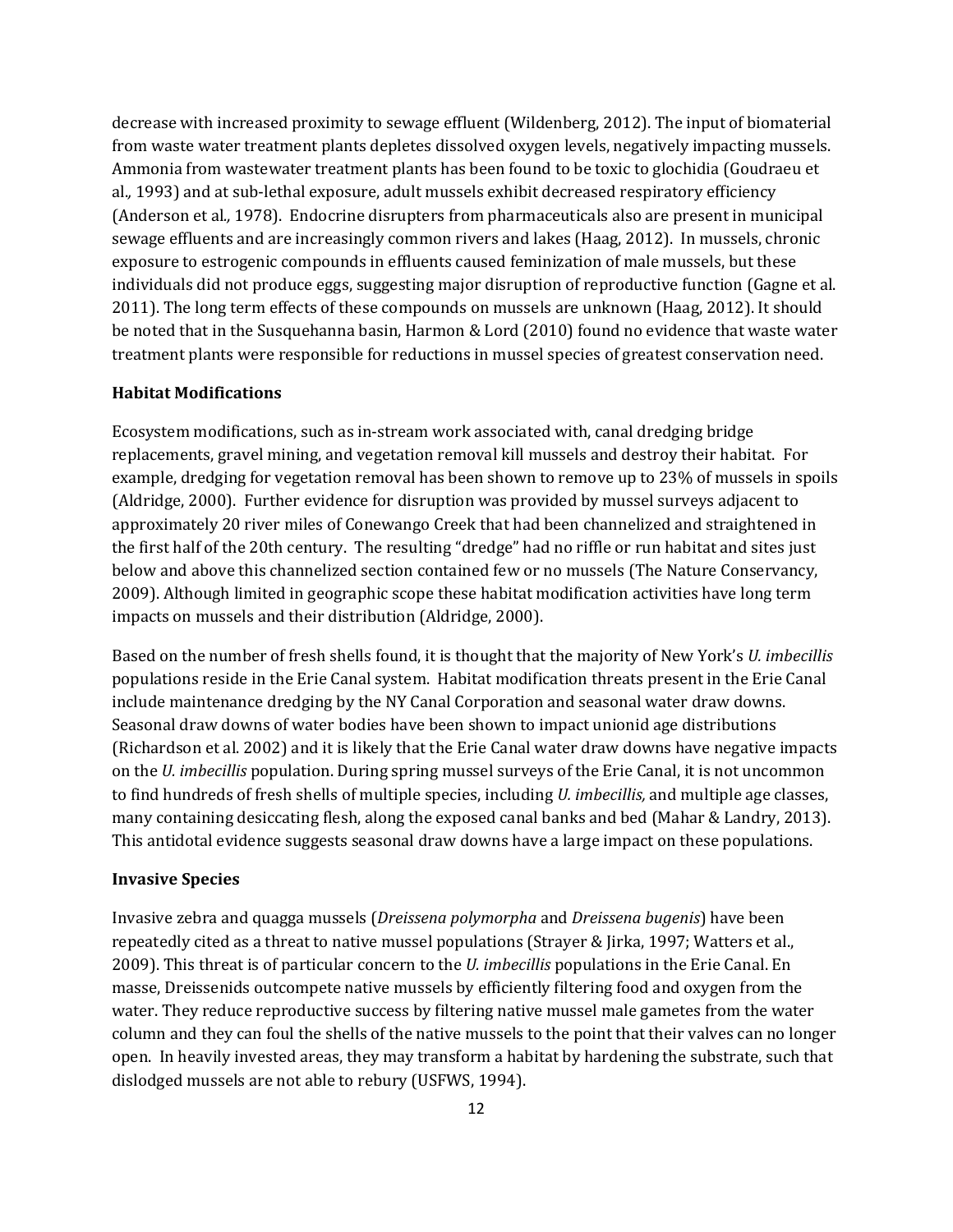#### **Lamprey Control**

*U. imbecillis* populations are found in several stream that are regularly scheduled for sea lamprey control treatment. These streams include Red Creek and Catharine Creek in the Lake Ontario drainage.

In New York, tributaries harboring larval sea lamprey (*Petromyzon marinus*), are treated periodically with lampricides (TFM or TFM/Niclosamide mixtures) by Fisheries and Oceans Canada and the U.S. Fish and Wildlife Service to reduce larval populations (Sullivan and Adair 2014) or by NYSDEC. Niclosamide was originally developed as a molluscicide. While unionid mortality is thought to be minimal at TFM concentrations typically applied to streams to control sea lamprey larvae (1.0 –1.5 × sea lamprey MLC), increases in unionid mortality were observed when exposed to the niclosamide mixture, indicating that mussels may be at risk when the mixture is used in control operations. Treatment managers should use caution when using the combination of TFM and niclosamide in streams with known mussel populations and every effort should be made to maintain lampricide concentrations at or near the MLC for sea lamprey to minimize the risk to this important faunal group (Boogaard, 2006).

#### **Aquatic Habitat Barriers**

Improperly sized and poorly installed or poorly maintained culverts have impacts similar to dams in that they fragment habitat, preventing the movement by host fish, and effectively isolating mussel populations. And because culverts are located at nearly every road-stream intersection, there is the potential for landscape level fragmentation of mussel habitat.

#### **Are there regulatory mechanisms that protect the species or its habitat in New York?**



Mussel habitats receive some generic protection under several New York State regulations (NYCRR) promulgated under the authority of the New York Environmental Conservation Law (ECL), specifically Part 608 of the NYCRR: Use and Protection of Waters, and Part 617 of the NYCRR: State Environmental Quality Review (SEQR). Part 608 provides protection of some mussel habitats by regulating and requiring environmental review of the modification or disturbance of any "protected stream", its bed or bank, and removal of sand, gravel or other material from its bed or banks (608.2 Disturbance of Protected Streams). This does not provide adequate protection of mussels and their habitats as it only protects streams or particular portions of a streams for which there has been adopted by NYSDEC or any of its predecessors any of the following classifications or standards: AA, AA(t), A, A(t), B, B(t) C(t), or Streams designated (t)(trout) also include those more specifically designated (ts)(trout spawning). Mussels habitats may also receive some additional protections as the construction, repair, breach or removals of dams, and the excavation and placement of fill in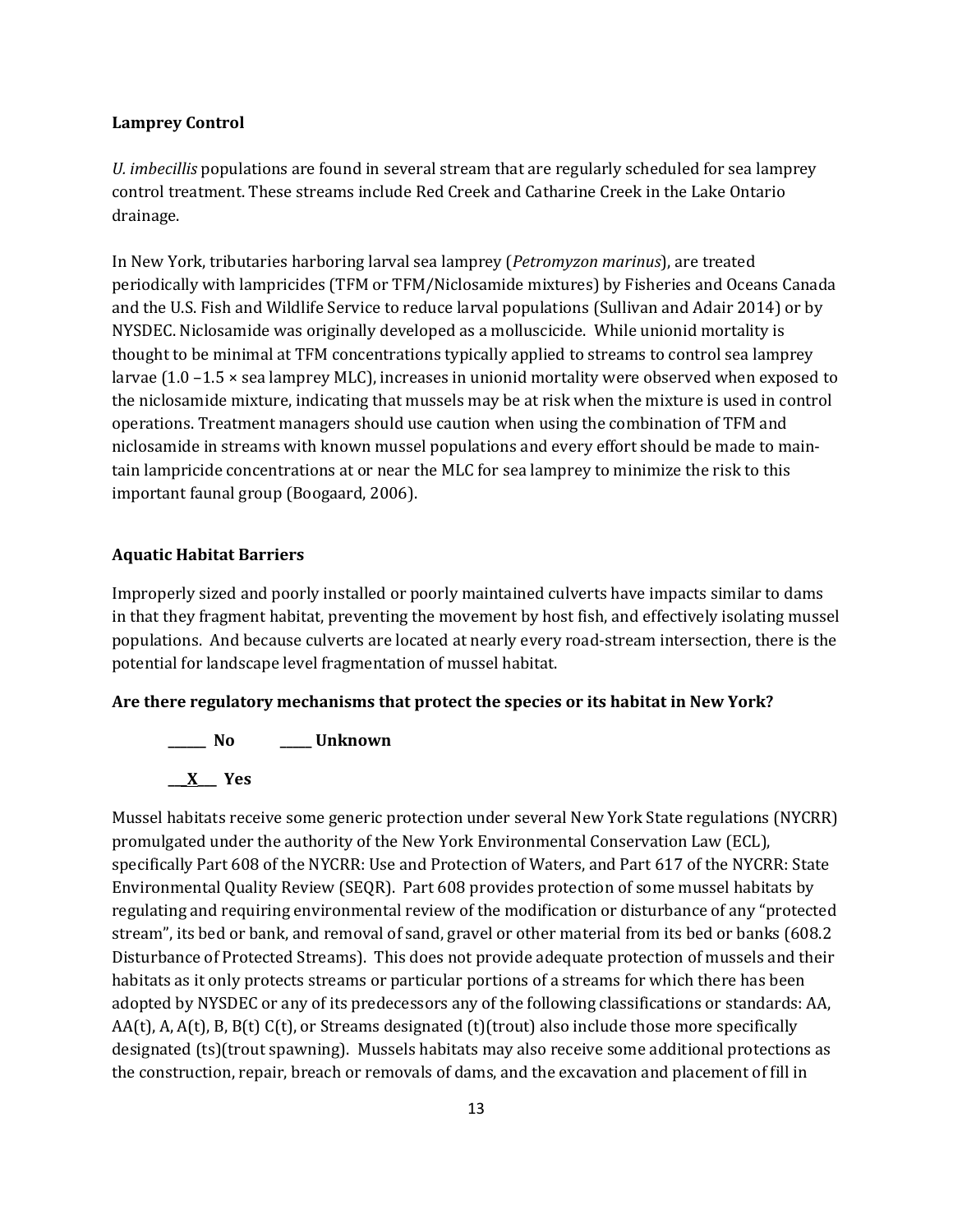navigable waters are subject to regulation and environmental review under Part 608, 608.3 and 608.5 respectively. Under part 608, projects requiring a permit can be conditioned by NYSDEC to include best management practices, such as sediment and erosion protections. Through the review process, these projects can also be modified to reduce impacts in order to meet permit issuance standards.

Under Part 608, protection of unlisted species of mussels is general and relatively limited. More importantly, Class C and D waters with mussels do not receive protection under these regulations. A significant portion of the New York's mussel resources occur within Class C and D waters. An additional but not insignificant gap in protection occurs because agricultural activities consisting of the crossing and re-crossing of a protected stream by livestock or wheeled farming equipment normally used for traditional agricultural purposes or of withdrawing irrigation water in a manner which does not otherwise alter the stream, are exempt from these regulations and environmental review.

Water quality certifications required by Section 401 of the Federal Water Pollution Control Act, Title 33 United States Code 1341(see subdivision (c)of this Section)may provide protection for freshwater mussels and their habitats from some activities that would potentially have adverse impacts by regulating construction or operation of facilities that may result in any discharge into navigable waters. Water quality certifcations set water quality-related effluent limitations, water quality standards, thermal discharge criteria, effluent prohibitions and pretreatment standards for projects on navigable waters.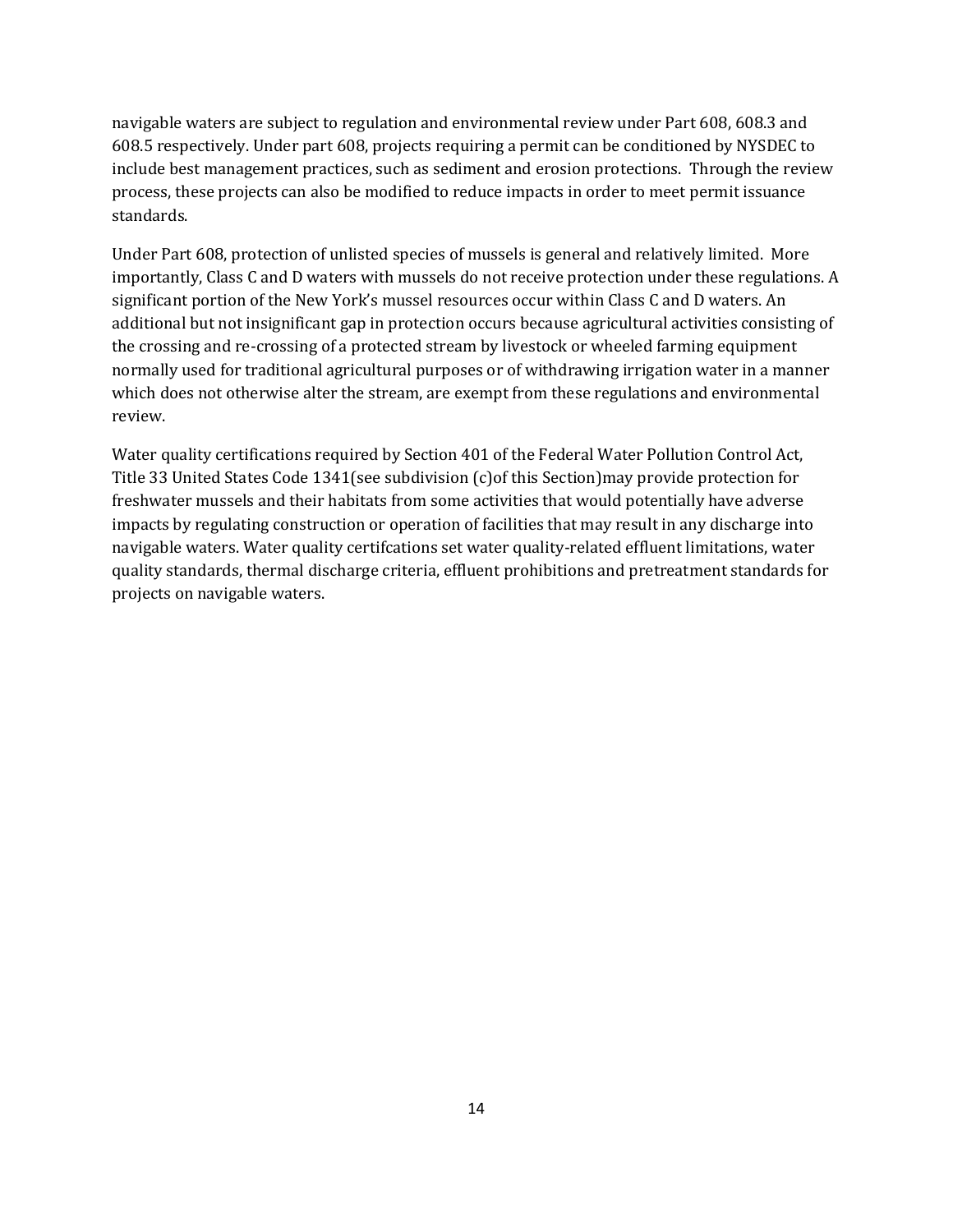The State Environmental Quality Review (SEQR, Part 617 NYCRR) may also protect mussels and their habitats by requiring the consideration of environmental factors into the existing planning, review and decision-making processes of state, regional and local government agencies for activities that require discretionary approval. SEQR requires the preparation of an Environmental Impact Statement, including an alternatives analysis, for those activities that may result in a substantial adverse change in ground or surface water quality; a substantial increase in potential for erosion, flooding, leaching or drainage problems; the removal or destruction of large quantities of vegetation or fauna; substantial interference with the movement of any resident or migratory fish or wildlife species; impacts on a significant habitat area; substantial adverse impacts on a threatened or endangered species of animal or plant, or the habitat of such a species; other significant adverse impacts to natural resources; or, a substantial change in the use, or intensity of use, of land including agricultural, open space or recreational resources, or in its capacity to support existing uses.

New York State has numerous laws and regulations that both directly or indirectly protect waters of the state (mussel habitats) including regulations governing direct discharges to surface and groundwater, storm water, agricultural activities, pesticides, flood control, and dams. Without these regulations, mussels would certainly be in worse shape; however, most of these generic protections are not adequate in scope or specific enough to mussel threats to protect the mussel resources of New York State.

# **Describe knowledge of management/conservation actions that are needed for recovery/conservation, or to eliminate, minimize, or compensate for the identified threats:**

- Priority conservation efforts for this species should focus on, but not be limited to, the Erie Canal, especially between Pittsford and Macedon/Palmyra (Mahar & Landry, 2013).
- Modify marine mussel regulations or the definition of protected wildlife in NYCRR to clarify that freshwater mussels are protected under ECL. Current regulations could be interpreted that freshwater mussels may only be protected as shellfish without a season within the Marine District.
- Through landowner incentive programs or regulation, riparian buffers, particularly those that also provide shade, should be added/maintained/widened, along agricultural fields, subdivisions, and along major roads to decrease the levels of nitrogen, pesticides, sediment, heavy metals, and salts from entering these aquatic systems, as well as to moderate water temperature. Studies have suggested decreasing sediment loads entering aquatic systems as the best way to decrease the impact of numerous stressors for mussels in general (Roley & Tank, 2012).
- Require all state agencies to maintain appropriate vegetative buffers along streams, rivers and lakes on state-owned or state managed properties.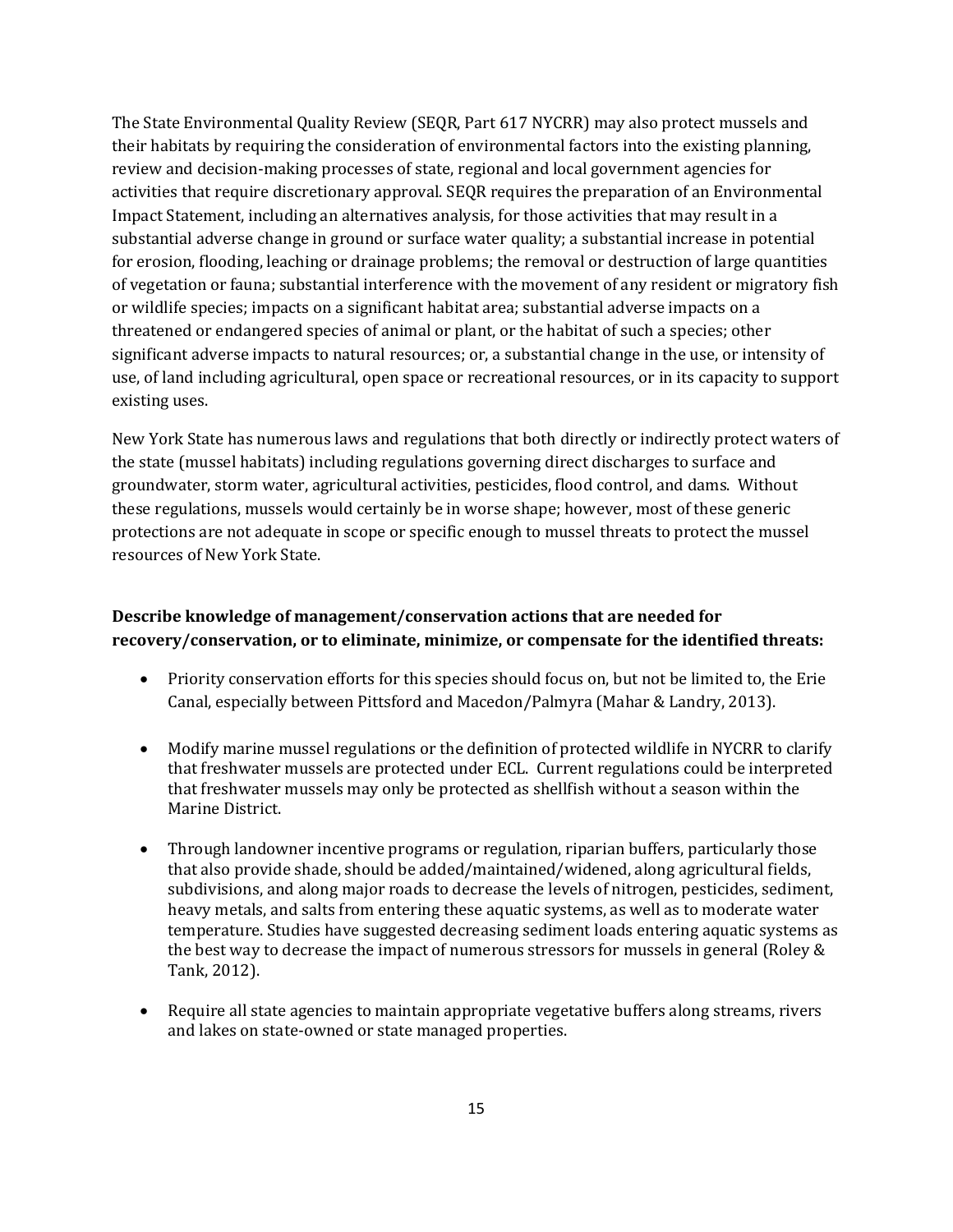- Develop and implement a comprehensive monitoring strategy that identifies protocols, including locations and specific intervals, for regular monitoring of known mussel populations to detect assess trends and detect dangerous declines.
- Mussel sensitivity to particular pollutants should be considered or addressed in the regulation of wastewater and stormwater discharges to groundwater and surface waters, State Pollutant Discharge Elimination Systems (SPDES). This should be reflected in effluent limitations for discharges, including discharges from P/C/I facilities (Private/Commercial/Industrial), CAFO facilities (Concentrated Animal Feeding Operations), High Volume Hydraulic Fracturing Discharges, and Wastewater treatment plants, etc. Discharges whose receiving waters have mussels, particularly those with known populations of mussels listed as Endangered, Threatened, Special concern or SGCN, should be carefully reviewed for potential impacts to mussels. For example, deleterious levels of ammonia (a component of many types of discharges) and molluscicides (a commonly used water treatment chemical in discharged water) should not be permitted.
- Enforce No Discharge Zone, and promote the proper discharge of sewage by recreational boaters on the Erie Canal.
- Coordinate with local wastewater treatment facilities to improve ammonia removal of treated discharge. This has been documented as a threat to unionids at multiple life stages, and therefore needs to be addressed (Gillis, 2012).
- Establish a protocol whereas DEC staff work closely with state and local highway departments to reduce impacts to native mussels during maintenance and construction projects.
- Replace culverts that disrupt aquatic habitat connectivity to allow for passage of small fish species.
- Within the Great Lakes and Champlain watersheds, lamprey control efforts should consider specific, potentially adverse, impacts to native freshwater mussels when determining methods, including selection of lampricide formulations and concentrations.

Lampricide treatment managers should use caution when using the combination of TFM and niclosamide in streams with known mussel populations and every effort should be made to maintain lampricide concentrations at or near the MLC for sea lamprey to minimize the risk to this important faunal group (Boogaard, USGS 2006).

• NYSDEC should consider sensitivity of freshwater mussels to specific pollutants in the establishment and setting of water quality standards and TMDLs for waters containing freshwater mussels. A Total Maximum Daily Load (TMDL) specifies the maximum amount of a pollutant that a waterbody can receive and still meet water quality standards. TMDLs account for all contributing sources (e.g. point & nonpoint sources, and natural background levels), seasonal variations in the pollutant load, and incorporate a margin of safety that accounts for unknown or unexpected sources of the pollutant. In essence, a TMDL defines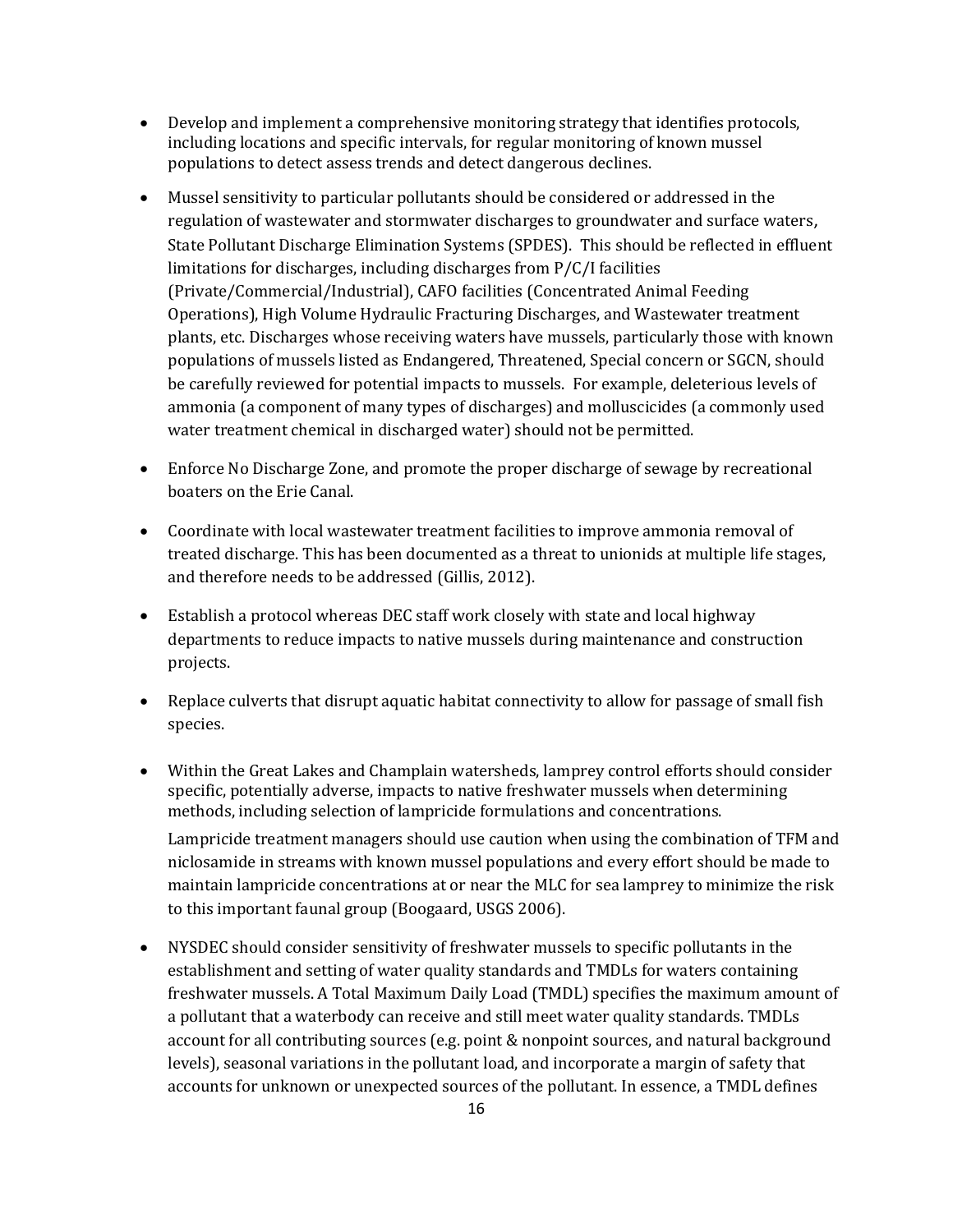the capacity of the waterbody to absorb a pollutant and still meet water quality standards. The Clean Water Act requires states to identify waterbodies that do not meet water quality standards after application of technology-based effluent limitations. For these "impaired waters," states must consider the development of alternative strategies, including TMDLs, for reducing the pollutants responsible for the failure to meet water quality standards.

The Comprehensive Wildlife Conservation Strategy (NYSDEC 2006) includes recommendations for the following actions for freshwater mussels:

### **Habitat management:**

- Manage areas of important mussel populations by controlling degradation factors (e.g.. Controlling livestock access, point source or non-point source pollution, flow alteration, etc.)
- Develop methods to improve and restore freshwater bivalve habitat.

## **Habitat research:**

- Conduct research to determine habitat parameters necessary for good populations of each species of species-at-risk listed mussels.
- Research flow requirements of freshwater bivalves and model the effects of flow changes both in volume and timing.
- Research all parameters of mussel habitat requirements including temperature, substrate, fish, flow, food, etc.

# **Habitat restoration:**

• Restore degraded habitat areas to allow for recolonization or reintroduction of listed mussels.

## **Invasive species control:**

- Develop a monitoring/control plan that includes measures to detect invasive species problematic to freshwater bivalves in all New York watersheds and actions that will be taken to control them before they become threats.
- Conduct research on control of exotic bivalve species that compete with native mussels and exotic crustaceans or fish which may prey on them.

## **Life history research:**

- Research effects of pesticides and other chemicals, including ammonia, on all life stages of freshwater bivalves: sperm/egg, glochidia, larva, adults.
- Research potential interbreeding between *Alasmidonta varicosa* and *Alasmidonta marginata* and, if occurring, evaluate the potential threat to *A. varicosa* population integrity.
- Determine fish hosts for species where this is not known for populations living in New York.
- Research population dynamics of listed mussel species including connectivity of populations or subpopulations and genetic distinctness of populations or subpopulations.
- Determine or confirm breeding phenology and habitat conditions necessary for successful breeding for listed mussels (e.g.. mussel density, pop. level of fish host, temp, flow).

## **Modify regulation:**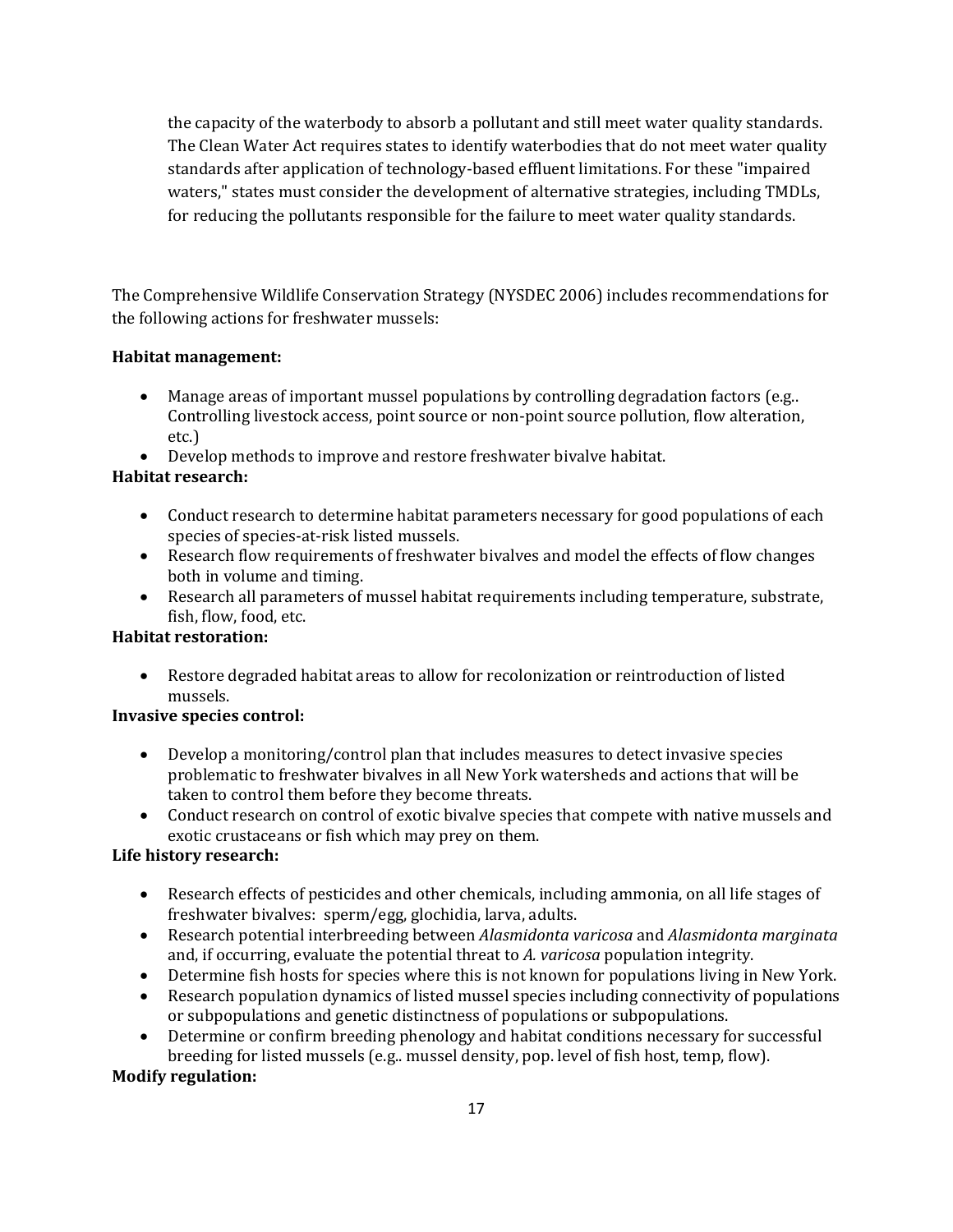• Modify marine mussel regulations to be clearer that freshwater mussels are protected under ECL.

# **New regulation:**

- Ban the importation of fish that feed on freshwater mollusks (e.g., black carp).
- Require inclusion of all stages of freshwater mussels in testing for approval of new pesticides in New York*.*

## **Other action:**

- Develop an outreach program to private landowners through the Landowner Incentive Program to educate the public about freshwater mussel protection and initiate projects to prevent or repair impacts from land use on mussels.
- Increase regional permit control of development and highway projects that may impact native mussels.
- Develop standard monitoring/survey protocols for development projects in all watersheds in New York.
- Evaluate threats to mussels in each New York watershed and prioritize areas for actions to address the threats.
- Research the best survey methods both for detection of rare species and evaluation of population status and trends.
- Begin evaluation of members of the family Sphaeridae (fingernail clams) for inclusion into the species at risk list.

# **Population monitoring:**

- Conduct population estimates of species-at-risk listed mussel species in NY
- Conduct surveys to determine distribution of species-at-risk listed mussel species in NY.

## **Regional management plan:**

• Incorporate freshwater mussel goals and objectives into regional water quality and fish management plans and policies.

## **Relocation/reintroduction:**

• Where appropriate, reintroduce listed mussels into appropriate habitat within their historic range.

# **Statewide management plan:**

• Incorporate freshwater mussel goals and objectives into statewide water quality and fish management plans and policies.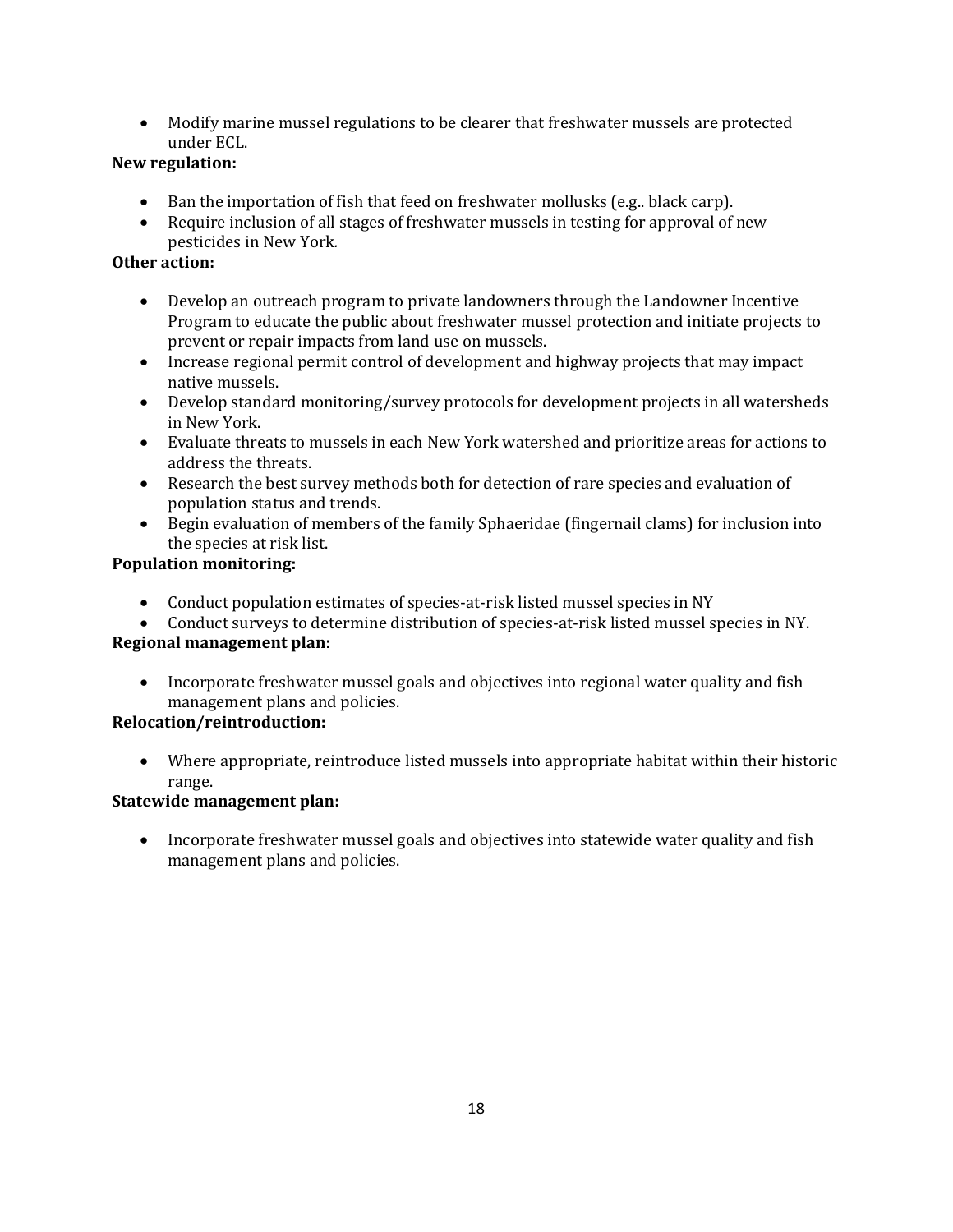#### **VII. References**

- Aldridge, D. C. (2000). The impacts of dredging and weed cutting on a population of freshwater mussels (*Bivalvia: Unionidae*). *Biological Conservation*, *95*(3), 247-257.
- Anderson, K. B., Sparks, R. E., & Paparo, A. A. (1978). Rapid assessment of water quality, using the fingernail clam, *Musculium transversum*.: Final Report. University of Illinois, Urbana. 130p.
- Benke, A.C. (1990). A perspective on America's vanishing streams. *Journal of the N. American Benthological Society: 9*: 77-88
- Boogaard, Michael A., *Acute Toxicity of the Lampricides TFM and Niclosamide to Three Species of Unionid Mussels,* USGS Open-File Report 2006-1106, April 2006.
- Bringolf, R. B., Cope, W. G., Eads, C. B., Lazaro, P. R., Barnhart, M. C., & Shea, D. (2007). Acute and chronic toxicity of technical‐grade pesticides to glochidia and juveniles of freshwater mussels (unionidae). *Environmental Toxicology and Chemistry*, *26*(10), 2086-2093.
- Bringolf, R. B., Cope, W. G., Barnhart, M. C., Mosher, S., Lazaro, P. R., & Shea, D. (2007). Acute and chronic toxicity of pesticide formulations (atrazine, chlorpyrifos, and permethrin) to glochidia and juveniles of *Lampsilis siliquoidea*. *Environmental Toxicology and Chemistry*, *26*(10), 2101-2107.
- COSEWIC. 2003. COSEWIC assessment and status report on the kidneyshell *Ptychobranchus fasciolaris* in Canada. Ottawa, Canada. Committee on the Status of Endangered Wildlife in Canada.
- Cummings, K. S., & Mayer, C. A. (1992). *Field guide to freshwater mussels of the Midwest* (p. 194). Champaign, Illinois: Illinois Natural History Survey.
- Flynn, K., & Spellman, T. (2009). Environmental levels of atrazine decrease spatial aggregation in the freshwater mussel, *Elliptio complanata*. *Ecotoxicology and Environmental Safety*, *72*(4), 1228-1233.
- Graf, D. and K. Cummings. (2011). MUSSELp Evolution: North American Freshwater Mussels. The MUSSEL Project. The University of Wisconsin. Available: [http://mussel](http://mussel-project.uwsp.edu/evol/intro/north_america.html)[project.uwsp.edu/evol/intro/north\\_america.html.](http://mussel-project.uwsp.edu/evol/intro/north_america.html)
- Gagné, F., Bouchard, B., André, C., Farcy, E., & Fournier, M. (2011). Evidence of feminization in wild *Elliptio complanata* mussels in the receiving waters downstream of a municipal effluent outfall. *Comparative Biochemistry and Physiology Part C: Toxicology & Pharmacology*, *153*(1), 99-106.
- Gillis, P. L. (2012). Cumulative impacts of urban runoff and municipal wastewater effluents on wild freshwater mussels (*Lasmigona costata*). *Science of the Total Environment*, *431*, 348-356.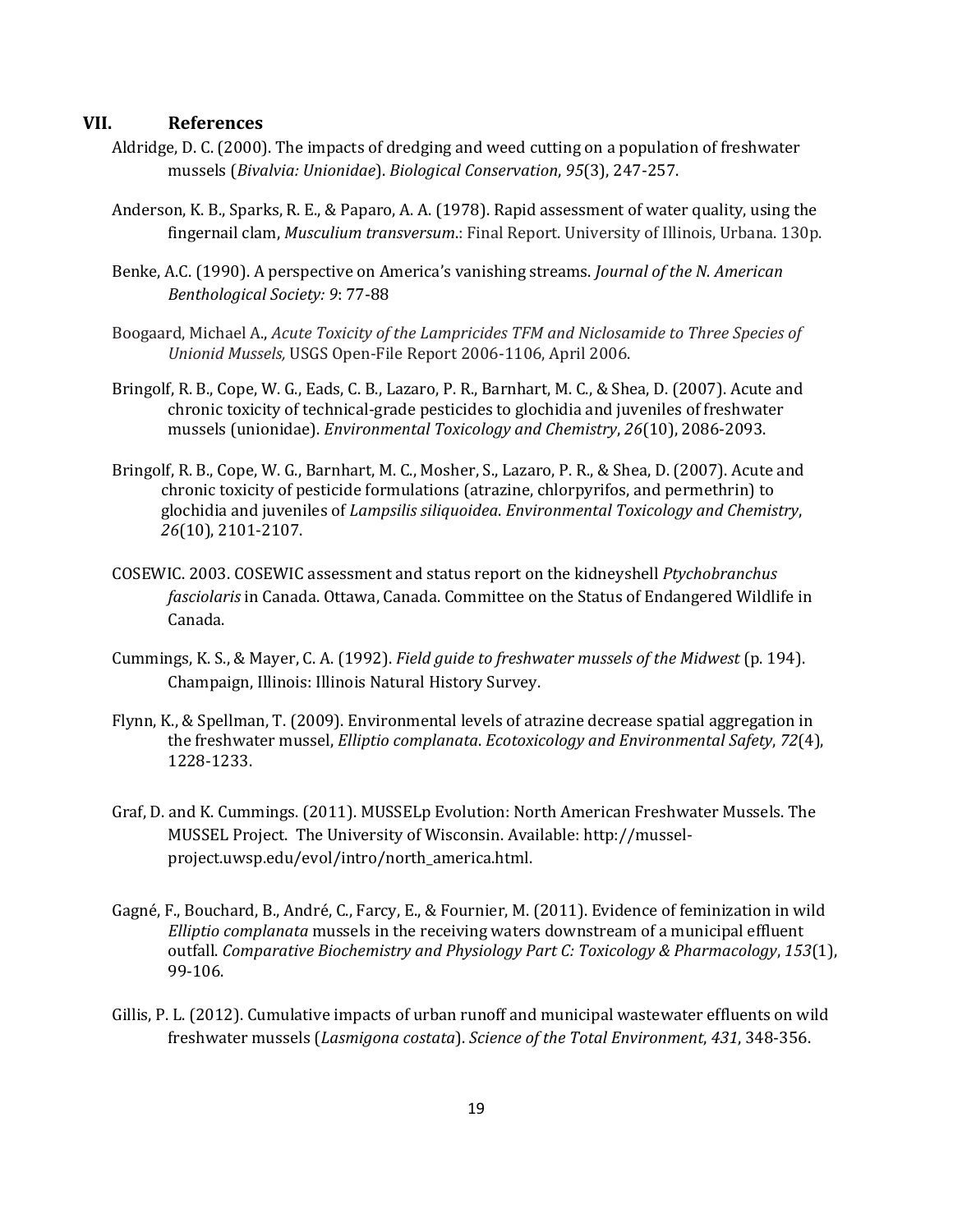- Goudraeu, S. E., Neves, R. J., & Sheehan, R. J. (1993). Effects of wastewater treatment plant effluents on freshwater mollusks in the upper Clinch River, Virginia, USA. *Hydrobiologia*, *252*(3), 211- 230.
- Haag, W. R. (2012). *North American freshwater mussels: natural history, ecology, and conservation*. Cambridge University Press.
- Harman, W.N. and P.H. Lord (2010). Susquehanna Freshwater Mussel Surveys, 2008-2010. Final report submitted to New York State Department of Environmental Conservation. SUNY Oneonta. Cooperstown, NY. 24 pp, plus appendix.
- Huebner, J. D., & Pynnönen, K. S. (1992). Viability of glochidia of two species of Anodonta exposed to low pH and selected metals. *Canadian Journal of Zoology*, *70*(12), 2348-2355.
- Keller, A. E., & Zam, S. G. (1991). The acute toxicity of selected metals to the freshwater mussel, *Anodonta imbecilis*. *Environmental Toxicology and Chemistry*, *10*(4), 539-546.
- Lewis, J. (1868). Remarks on the mollusks of the Valley of the Mohawk. *American Journal of Conchology*, *4*, 241-145.
- Liquori, V. M., & Insler, G. D. (1985). Gill parasites of the white perch: Phenologies in the lower Hudson River. *New York Fish and Game Journal*, *32*(1), 71-76.
- Mahar, A.M. and J.A. Landry. 2013. State Wildlife Grants Final Report: Inventory of Freshwater Mussels in New York's Southeast and Southwest Lake Ontario Basins, 2008-2013. New York State Department of Environmental Conservation. Avon, NY. *In progress*.
- McMurray, S.E., Faiman, J.S., Roberts, A., Simmons, B., and Barnhart, C.M. 2012. *A guide to Missouri's freshwater mussels.* Missouri Department of Conservation, Jefferson City, Missouri.
- Metcalfe-Smith, J., A. MacKenzie, I. Carmichael, and D. McGoldrick. (2005). Photo Field Guide to the Freshwater Mussels of Ontario. St. Thomas Field Naturalist Club. St. Thomas, ON, 60pp.
- Natural Heritage Program Element Occurrences [ARC/INFO coverages] (2013). New York Natural Heritage Program, Albany, NY. Available: NYS Department of Environmental Conservation Master Habitat Data Bank's Data Selector.
- NatureServe. 2013. NatureServe Explorer: An online encyclopedia of life [web application]. Version 7.1. NatureServe, Arlington, Virginia. Available http://www.natureserve.org/explorer. (Accessed: February 12, 2013).
- New York State Department of Environmental Conservation. (2006). *New York State Comprehensive Wildlife Conservation Strategy*. Albany, NY: New York State Department of Environmental Conservation.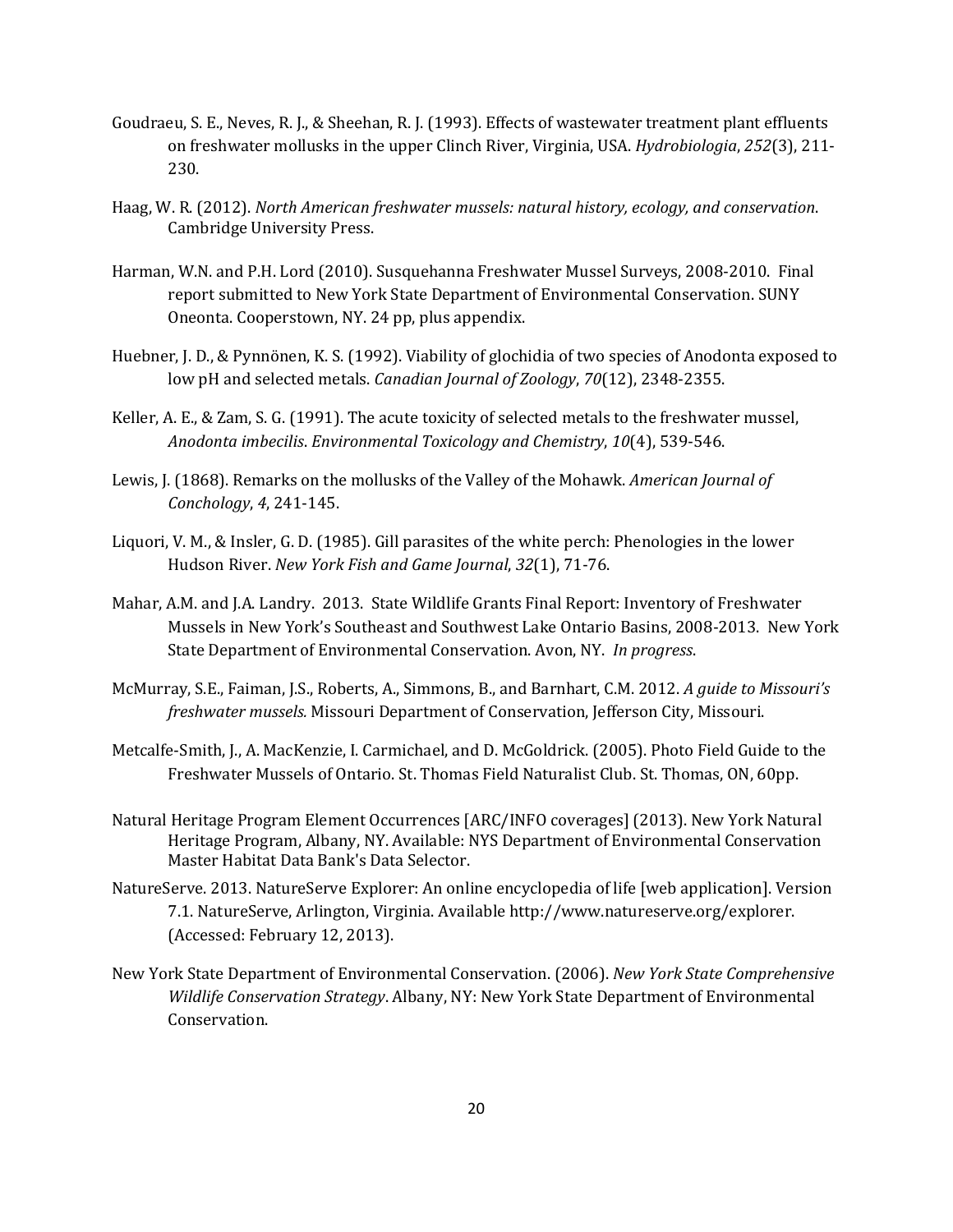- New York State Landcover, Version 1. [SDE raster digital data] (2010). National Gap Analysis Program. Moscow, Idaho. Available: NYS Department of Environmental Conservation Master Habitat Data Bank's Data Selector.
- Northeastern Aquatic Habitat Classification System (NAHCS) GIS map for streams and rivers, [vector digital data] (2010). US Environmental Protection Agency, the US Geological Survey, and The Nature Conservancy Eastern Conservation Science. Boston, MA. Available: NYS Department of Environmental Conservation Master Habitat Data Bank's Data Selector.
- Pandolfo, T. J., Cope, W. G., Young, G. B., Jones, J. W., Hua, D., & Lingenfelser, S. F. (2012). Acute effects of road salts and associated cyanide compounds on the early life stages of the unionid mussel *Villosa iris*. *Environmental Toxicology and Chemistry*, *31*(8), 1801-1806.
- Richardson, S. M., Hanson, J. M., & Locke, A. (2002). Effects of impoundment and water-level fluctuations on macrophyte and macroinvertebrate communities of a dammed tidal river. *Aquatic Ecology*, *36*(4), 493-510.
- Roley, S. S., J. Tank, and M. A. Williams (2012), Hydrologic connectivity increases denitrification in the hyporheic zone and restored floodplains of an agricultural stream, *J. Geophys. Res.*
- State Pollutant Discharge Elimination System (SPDES) New York State [vector digital data]. (2007). Albany, New York: New York State Department of Environmental Conservation. Available: http://gis.ny.gov/gisdata/inventories/details.cfm?dsid=1010&nysgis=
- Stein, B. A., Kutner, L. S., Hammerson, G. A., Master, L. L., & Morse, L. E. (2000). State of the states: geographic patterns of diversity, rarity, and endemism. *Precious heritage: the status of biodiversity in the United States. Oxford University Press, New York*, 119-158.
- Strayer, D.L. & K.J. Jirka. 1997. The Pearly Mussels of New York State. New York State Museum Memoir (26): 113 pp., 27 pls.
- Strayer,D.L. and Malcom, H.M. 2012. Causes of recruitment failure in freshwater mussel populations in southeastern New York. Ecological Applications 22:1780–1790.
- Sullivan, P. and R. Adair. 2014. Sea Lamprey Control in Lake Ontario 2013: Report to Great Lakes Fishery Commission Lake Ontario Committee Annual Meeting. Windsor, Ontario, March 26- 27, 2014. Fisheries and Oceans Canada and U.S. Fish and Wildlife Service, 1-15.
- The Nature Conservancy (2009). Freshwater Mussel (Unionidae) Distributions, Catches, and Measures of their Viability across the Catches, and Measures of their Viability across the Allegheny River Basin in New York. Report submitted New York State Department of Environmental Conservation. The Nature Conservancy, Central & Western NY Chapter. Rochester, NY. 63 pp.
- U.S. Fish and Wildlife Service (USFWS). 1985e. Recovery plan for the pink mucket pearly mussel; *Lampsilis orbiculata* (Hildreth, 1828). U.S. Fish and Wildlife Service, Region 4, Atlanta, Georgia. 47 pp.